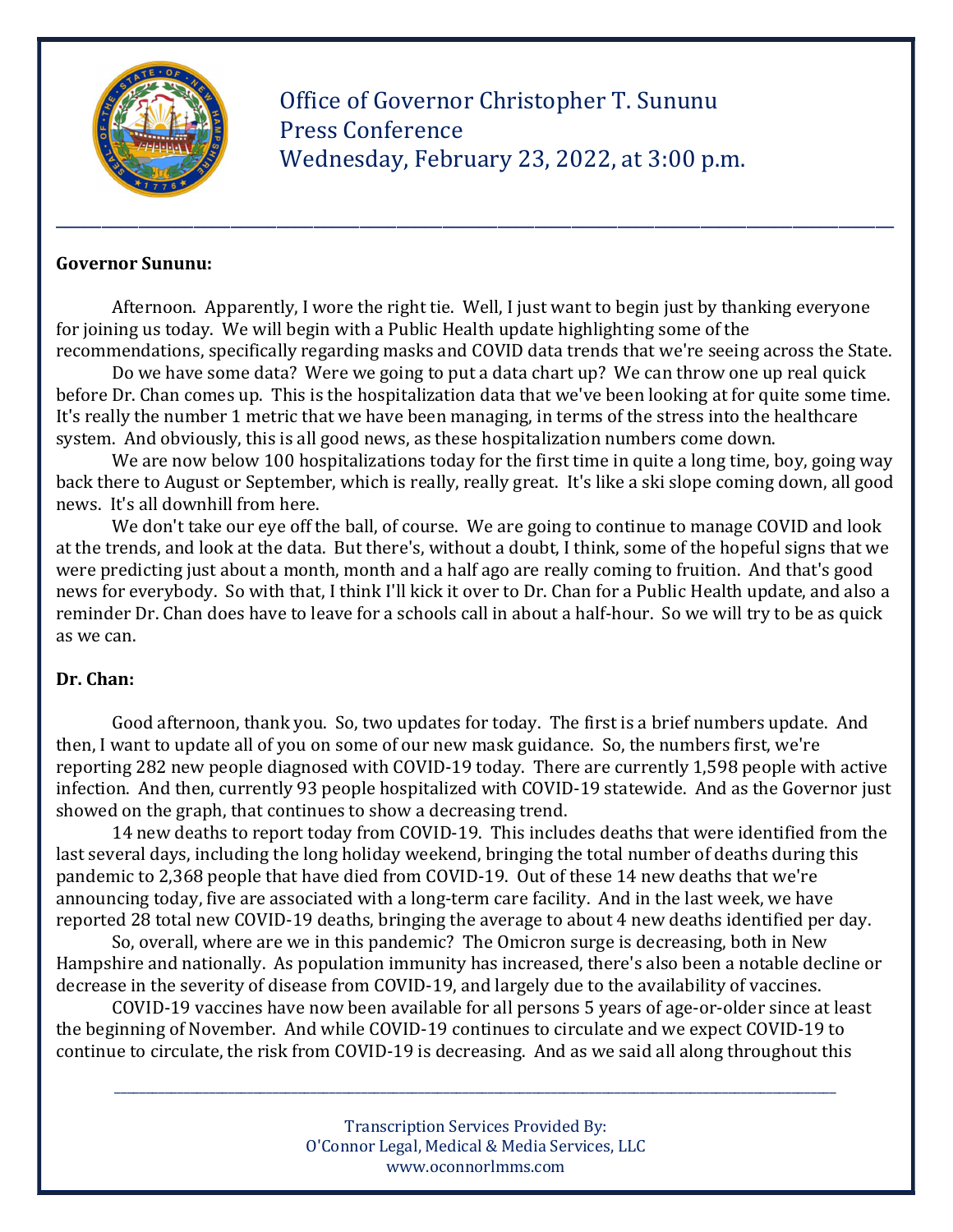pandemic, as the risk decreases, we can pull back on some of the recommended mitigation measures or prevention strategies. And so, we are updating our facemask recommendations today. And at this point in the pandemic, we are no longer recommending universal facemasks for people in indoor, public locations, unless a person's required to wear a facemask for their specific situation.

 So there are some situations where, under Federal Guidance or Federal Regulations, facemasks are still required, such as on public transportation. When people enter a healthcare facility, it's still a requirement under CMS Regulations that a person wears a facemask in a healthcare facility. And facemasks are still part of the updated isolation and quarantine guidance for shortening isolation and quarantine to five days.

 But otherwise, we are recommending that facemasks be worn based on individual preference and individual choice. We want people -- and so that people who want additional protection for themselves or potentially a family member in their home, they can continue to choose to wear a facemask when in indoor public locations. But risk has decreased over the last weeks during this pandemic. Public Health is no longer, at this point, recommending universal facemask use. So I will end with that and hand it back over to the Governor, thanks.

#### Governor Sununu:

 Thank you, Dr. Chan. So, as mentioned, Dr. Chan does have his biweekly call with the School Administrators. So just to kind of reiterate his statement and the statements coming out of Public Health, and maybe just offer a little more background on the decision and how that consensus came. So, again, moving forward, Public Health will no longer be recommending mask wearing indoors or in schools, based on where we are currently within the pandemic. And as Dr. Chan said, of course, individuals always maintain that right. And whatever they would like to do on an individual basis, as a family member, or as a student, everyone always retains that preference for themselves.

 But there are a number of reasons, not just a single graph that we're looking at. We know that the vaccine and boosters have never been more readily available. So that continues to be the case. You can get your vaccine, your booster easily, free. That's been the case for months and months across the State.

 Cases and hospitalizations have plummeted here in New Hampshire and across the country and the world, frankly, but specifically here in New Hampshire, in terms of the Policies and Guidance that are being put out. Omicron has likely infected far more people than officially recorded. And given the mild symptoms that we have seen, the ease and accessibility of at-home testering [ph], and just the natural bolstering of the State's population of those naturally immune, and we know that masking can be a very powerful tool in times of surging transmissivity.

 But it obviously has its drawbacks, especially for kids in schools and those with disabilities. And you have to weigh the pros and the cons of any Policy or decision that the State is making. So we are moving forward with the understanding that COVID, it might be here forever. We're not 100% sure. That really remains to be seen.

 But we do have the tools to adequately manage moving forward, recognizing that mandates and restrictions can often sometimes have significant drawbacks. And so, again, you just have to weigh the pros against the cons in terms of determining where Policy and recommendations need to go.

 Many schools across the State, I think, as we've seen in the past couple weeks, have already begun to rescind their locally-driven mask mandates, or they are planning to do so in the near future. So obviously this is a trend that we're seeing across the State and frankly across the country, as a whole.

\_\_\_\_\_\_\_\_\_\_\_\_\_\_\_\_\_\_\_\_\_\_\_\_\_\_\_\_\_\_\_\_\_\_\_\_\_\_\_\_\_\_\_\_\_\_\_\_\_\_\_\_\_\_\_\_\_\_\_\_\_\_\_\_\_\_\_\_\_\_\_\_\_\_\_\_\_\_\_\_\_\_\_\_\_\_\_\_\_\_\_\_\_\_\_\_\_\_\_\_\_\_\_\_\_\_\_\_\_\_\_\_\_\_\_\_\_\_\_\_\_\_\_\_\_\_\_\_\_\_\_\_ Page 2 of 19 \_\_\_\_\_\_\_\_\_\_\_\_\_\_\_\_\_\_\_\_\_\_\_\_\_\_\_\_\_\_\_\_\_\_\_\_\_\_\_\_\_\_\_\_\_\_

> Transcription Services Provided By: O'Connor Legal, Medical & Media Services, LLC www.oconnorlmms.com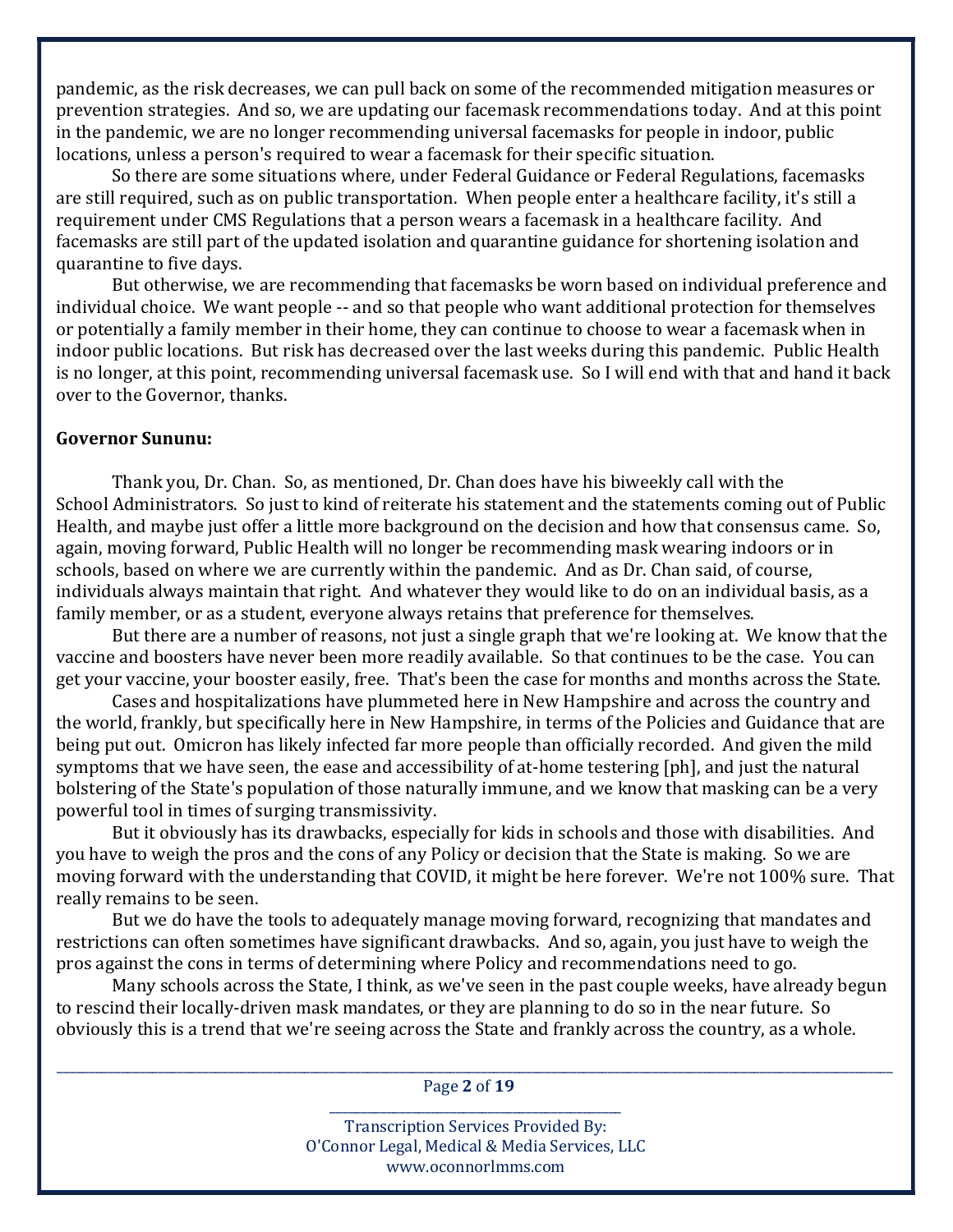And while we encourage schools that have not already done so to remove those mask mandates as quickly as possible, we do recognize that we have vacation week next week and it may take a few days to plan. So we will be kind of leaning on the Department of Education to work with those schools to make sure that all of this transitions as we enter the new Public Health recommendations. And it has been true throughout the pandemic.

 The Federal Government, as Dr. Chan mentioned, there are still mandates in certain areas where the Federal Government still requires them. And those do have to be adhered to per the Federal Government, specifically public transportation on school buses. It's unfortunately not -- it's not in the State's power to change those. So those do have to be adhered to, as long as they are in place from the Feds.

 I understand that many people and students will still choose to wear masks and others will not. And what's important moving forward is I think that we look at all this from a position of understanding. It's not about mask shaming or anything like that.

 Private businesses, as always, can still choose to mandate masks or have other protections of their own in place. That is their business. Or private childcare, that is their choice, as well, because they are private entities, private businesses, and that is and always has been their right to have such stipulations in place. And obviously, the expectation is that those folks working with those private businesses adhere to those rules, of course. And again, I don't think this should be viewed as some drastic change or measure.

 It's just kind of another step forward, as we continue to return to the old normal, right? We've been in new normal and we're really getting back to old normal. Knowing that COVID may be with us, we just have all these very manageable tools that we can put to bear in terms of getting back to where we want to be, which is truly out of COVID. And hopefully we get completely out of COVID at some point, so it's not the word of the day. But it's clear that, by the data that we're seeing, the trends that we're seeing, that we are definitely on the right path. With that, we can quickly open up for questions and for anyone who wants to jump in.

### Q&A Session

Can we hear from Dr. Chan on this new variant? I don't know how it's -- BA.2, I'm not sure how to pronounce it.

### Governor Sununu:

Sure.

Just some outlook on that, Dr. Chan, and what we might expect.

### Dr. Chan:

 Yeah, so BA.2 is a subvariant of the Omicron variant, right? When Omicron first emerged, we were calling multiple different viruses the Omicron variant. And they since has -- have divided them out into BA.1, BA.2.

\_\_\_\_\_\_\_\_\_\_\_\_\_\_\_\_\_\_\_\_\_\_\_\_\_\_\_\_\_\_\_\_\_\_\_\_\_\_\_\_\_\_\_\_\_\_\_\_\_\_\_\_\_\_\_\_\_\_\_\_\_\_\_\_\_\_\_\_\_\_\_\_\_\_\_\_\_\_\_\_\_\_\_\_\_\_\_\_\_\_\_\_\_\_\_\_\_\_\_\_\_\_\_\_\_\_\_\_\_\_\_\_\_\_\_\_\_\_\_\_\_\_\_\_\_\_\_\_\_\_\_\_ Page 3 of 19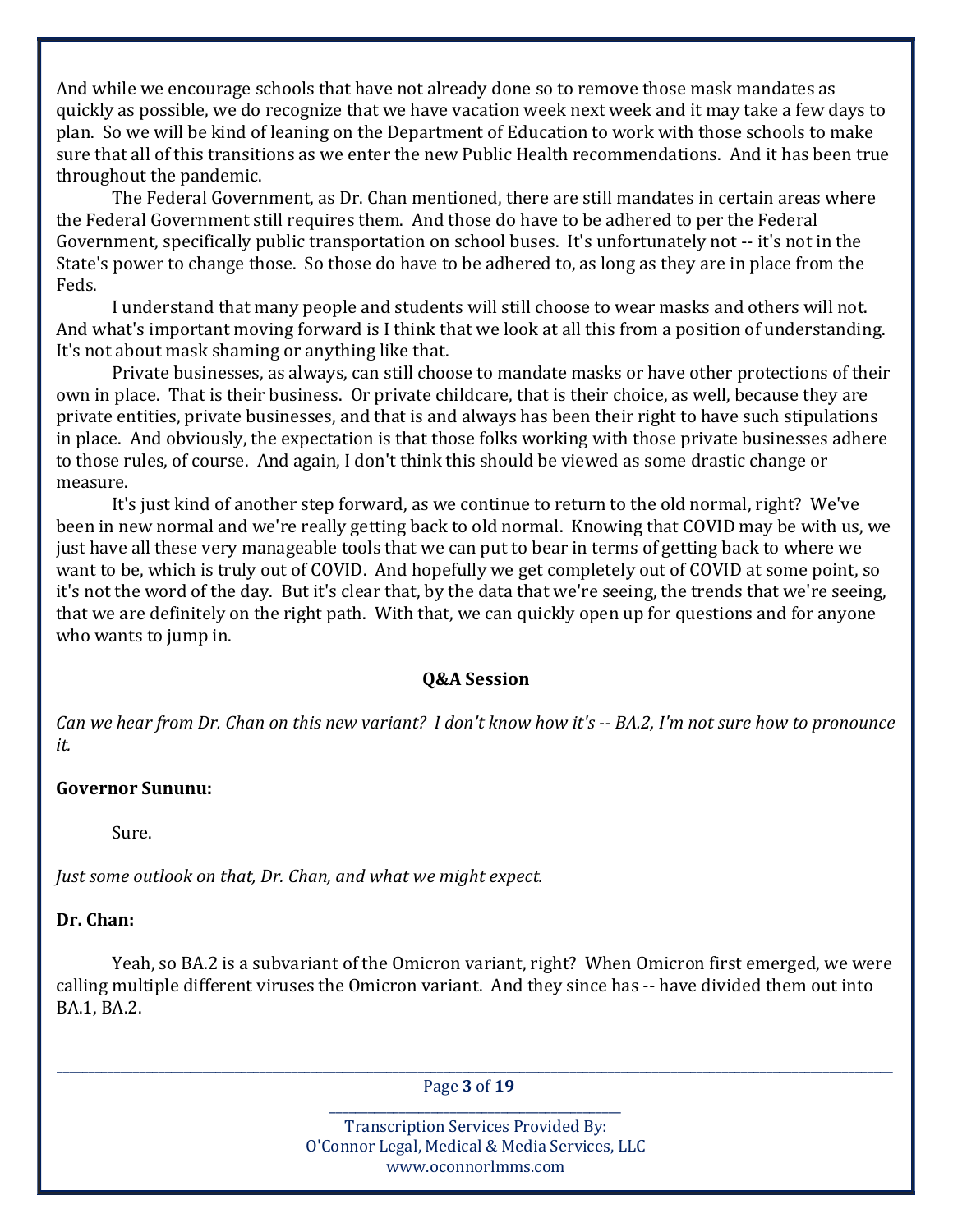The BA.2 variant is a newish variant that's still being studied. I think the CDC estimates that it only represents about 3% of all infections across the U.S. And when you look at New Hampshire data, it's less than 1%. I think it's about 0.5% of infections in New Hampshire have been identified due to the BA.2 variant.

 There's some very limited early evidence that maybe the BA.2 subvariant of Omicron is -- could be more infectious or transmissible than the parent strain of the Omicron variant. But that's obviously still being studied. And there's no evidence that it causes more severe disease in humans.

 So, again, we will continue to see mutations in this virus. We will continue to see new variants emerge. There is a national and local system set up to identify new variants. And we will continue to monitor the transmission and risks from some of these new variants. But it does not appear the new variant, the BA.2 variant, does not appear to be causing more severe disease or a spike in disease severity.

And Dr. Chan, can you explain why risk is lower now than it was just, say, a month and a half ago?

#### Dr. Chan:

 Yeah, so I think there's multiple reasons why risk is lower. I think primarily among those reasons is the fact that population level immunity protection has increased substantially from even a year ago, right, even the winter surge last year.

 In New Hampshire, we have probably close to 70%, 80% of our population that has gotten their primary series of a vaccine. And so, vaccines have been affected and vaccine immunity is protective. And we encourage people who haven't yet taken the step to get vaccinated and get boosted.

 On top of that, infection will provide people with some immunity or protection. And the Omicron surge has been an immunizing event. It's led to people who have been infected having some additional protection.

 Now, we believe that people who -- even people who are infected, they should be vaccinated, because that vaccine provides additional and higher levels of protection over infection-induced immunity alone. And then, there is the differences potentially based on the inherent properties of the virus. There is some evidence that the Omicron variant is less -- causes less severe disease than some of the earlier strains.

And just to follow up, this recommendation is for all risk groups, because I know you're saying this is an individual decision now to wear a mask. Are you recommending that any age group, or risk group, doesn't need a mask at this point, given where the virus is?

### Dr. Chan:

 Yeah, and thank you for asking that question about are there certain populations who might be at higher risk that we might still recommend wear a facemask? And I think the answer to that is yes. People that, for example, are severely immunocompromised do have higher risk still from infection from having severe consequences from Omicron -- from COVID infection. And so, I think we would suggest - recommend that they consider wearing a mask.

\_\_\_\_\_\_\_\_\_\_\_\_\_\_\_\_\_\_\_\_\_\_\_\_\_\_\_\_\_\_\_\_\_\_\_\_\_\_\_\_\_\_\_\_\_\_\_\_\_\_\_\_\_\_\_\_\_\_\_\_\_\_\_\_\_\_\_\_\_\_\_\_\_\_\_\_\_\_\_\_\_\_\_\_\_\_\_\_\_\_\_\_\_\_\_\_\_\_\_\_\_\_\_\_\_\_\_\_\_\_\_\_\_\_\_\_\_\_\_\_\_\_\_\_\_\_\_\_\_\_\_\_ Page 4 of 19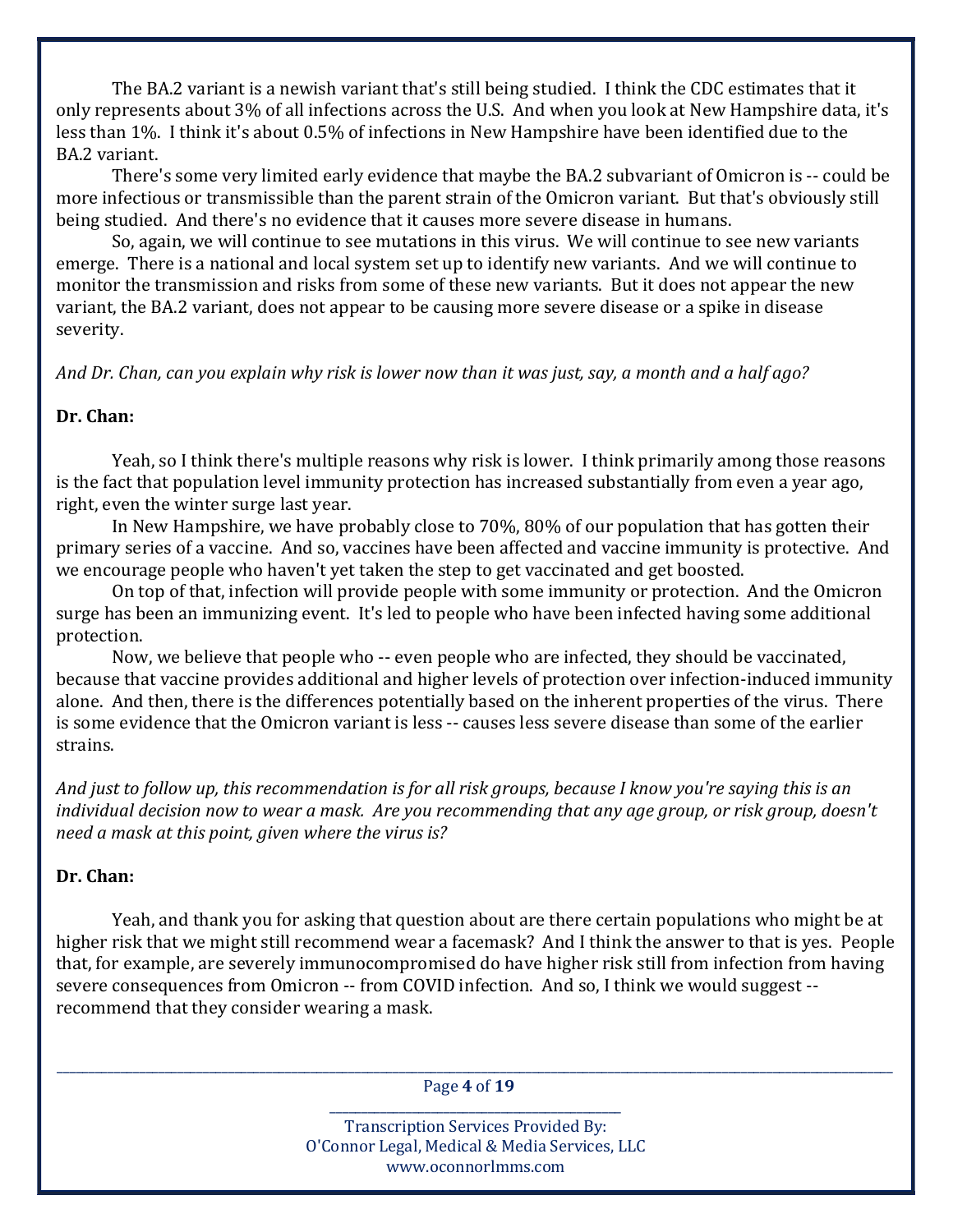But ultimately it's up to their own individual preference, choice, their own assessment of their individual risk from Omicron, what medical condition they might have that might put them at higher risk. And if people have questions about whether they might be at higher risk, we always encourage people to talk to their Healthcare Providers.

And is there an age bracket? You mentioned people who are immunocompromised. Is there an age level where people might consider doing it, or continue to do it?

### Dr. Chan:

 No, there isn't like an age cutoff where we would recommend above a certain age somebody should wear a mask. Again, I think it comes down to an individual's own circumstances, if they have other chronic medical conditions. Are they vaccinated, for example?

 So, I think we're getting to the stage in the pandemic where it's been two years now. People are better able to assess their own individual circumstances and risks from Omicron, and make decisions about whether they should take additional steps to protect themselves.

One more way to phrase this, if somebody were over, let's say, 80 years old, and had received three vaccines, or two vaccines and a booster, would you say at this point that it would be safe for them to enter into a restaurant or a store without a mask?

# Dr. Chan:

 Yeah, so, again, the whole purpose of vaccination is to allow people the freedom to be able to interact with other people, be back out in society. So, I think that, in the situation you described, somebody could look at their own situation and decide how they can safely engage in social interactions in public. And again, if people are concerned about their own risks and their own health, then there are additional steps that they could take to protect themselves before they walk into a public location. And that can include somebody deciding to continue to wear a mask in public. Thanks.

I think Florida was the first State, Dr. Chan, to talk about suspending daily reporting of virus case data. I know we've changed somewhat our school reporting now. But are we near that point? Or is that even thinkable right now, despite the fact that we're in a good trend?

# Dr. Chan:

 Yeah, so I think your question is about: are there further changes potentially coming around how we report numbers? We've made some changes already in terms of how we are starting to track COVID-19. And there are ongoing discussions nationally about redefining some of the metrics for tracking COVID-19 and how we assess risk.

 How we report numbers out, at a State, I think we're continuing some of those discussions internally. But certainly I think the goal continues to be to strive to come to -- make information and data available, but make it available in a sustainable way for our communities to absorb and digest, and use, and also for our Team to be able to process the numbers and the reports coming in.

\_\_\_\_\_\_\_\_\_\_\_\_\_\_\_\_\_\_\_\_\_\_\_\_\_\_\_\_\_\_\_\_\_\_\_\_\_\_\_\_\_\_\_\_\_\_\_\_\_\_\_\_\_\_\_\_\_\_\_\_\_\_\_\_\_\_\_\_\_\_\_\_\_\_\_\_\_\_\_\_\_\_\_\_\_\_\_\_\_\_\_\_\_\_\_\_\_\_\_\_\_\_\_\_\_\_\_\_\_\_\_\_\_\_\_\_\_\_\_\_\_\_\_\_\_\_\_\_\_\_\_\_ Page 5 of 19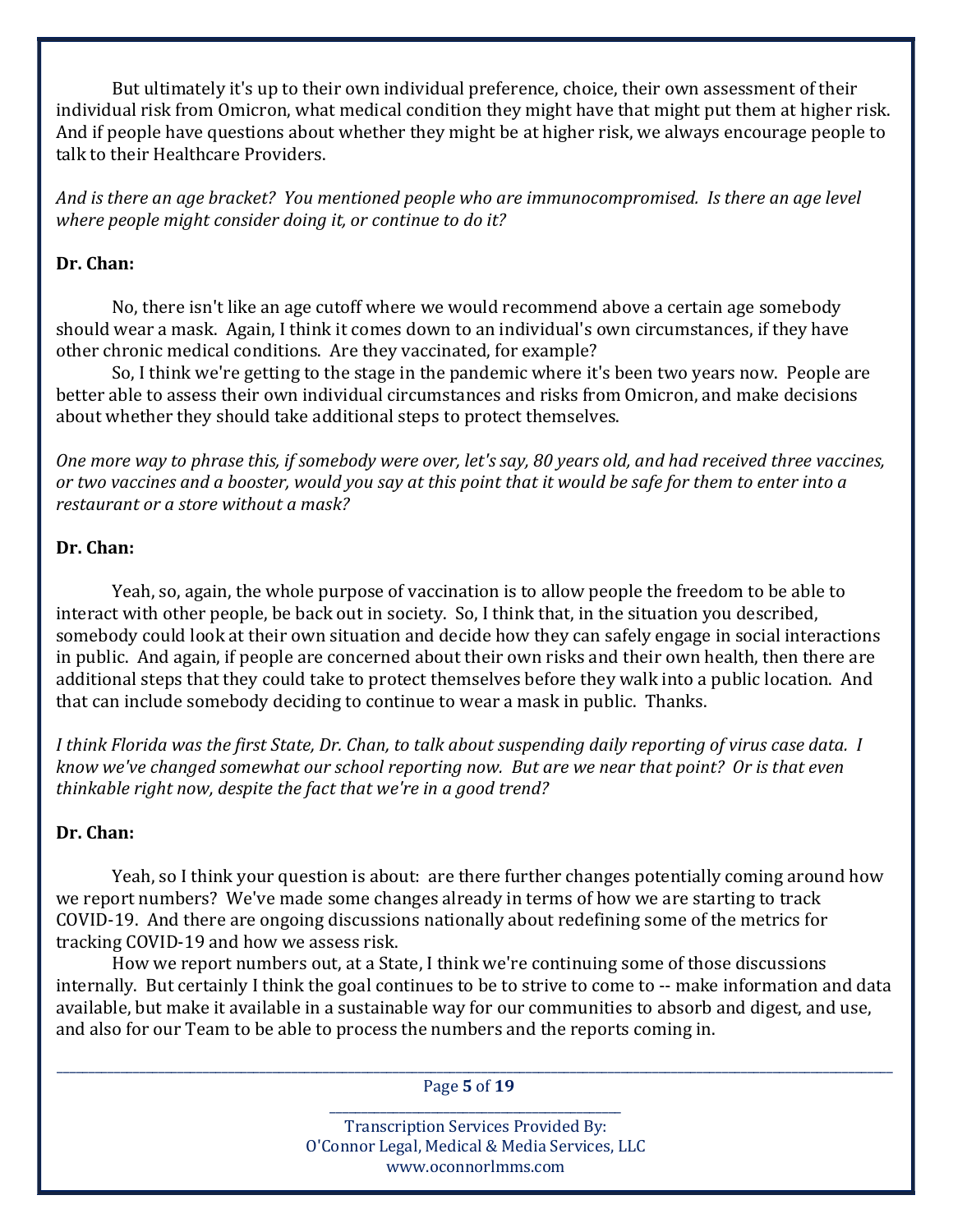So, Doctor, something like the State House of Representatives meeting in Reps Hall again, safe?

# Dr. Chan:

 Again, there have been other Members of our Team that have been involved with working with the Legislature. So, again, we look at this as a package of interventions, layered prevention strategies. And so, it depends entirely on what other measures they have in place. But, again, the whole purpose of vaccination is to be able to get people back to normal life functions, including the Legislature.

In terms of circumstances, does -- so to build off Adam's question about the Legislature -- does proximity matter, because we're hearing that there are plans to consider meeting in Representatives Hall again for the New Hampshire House? And that's obviously a case where you have people very close to each other, versus a department store, where people aren't so close to each other. Does that still affect your recommendations, in terms of masking?

# Dr. Chan:

 Yeah, so our recommendations have always been to look at -- right, there's no one preventative strategy that's going to stop the spread of COVID. And so, continue to promote use of layered prevention strategies to minimize the risk, but ultimately there's always going to be some risk from COVID-19 out there. And the goal continues to be to implement as many strategies as possible to reduce the risk. But it entirely depends on what other measures they have in place.

Okay. And then, another way to ask that, for prolonged exposure potential, or prolonged -- I'm thinking of retail workers who are working in a busy environment for long periods of time. Do they have any higher risk profile? Or are they on the same level as, I mean, everyone with this recommendation?

# Dr. Chan:

 So, it's hard to compare risk profiles by occupational groups, because it entirely depends on what somebody does and what their own health conditions are. And so, as we've said for a while now, I think, different businesses, different organizations have the freedom and the ability to look at their situations and their Employees, make informed decisions in the interests of their customers and their Employees for how to go about implementing some of the prevention strategies. Thanks.

# Governor Sununu:

Okay. Anything else? Okay, covered it all?

\_\_\_\_\_\_\_\_\_\_\_\_\_\_\_\_\_\_\_\_\_\_\_\_\_\_\_\_\_\_\_\_\_\_\_\_\_\_\_\_\_\_\_\_\_\_\_\_\_\_\_\_\_\_\_\_\_\_\_\_\_\_\_\_\_\_\_\_\_\_\_\_\_\_\_\_\_\_\_\_\_\_\_\_\_\_\_\_\_\_\_\_\_\_\_\_\_\_\_\_\_\_\_\_\_\_\_\_\_\_\_\_\_\_\_\_\_\_\_\_\_\_\_\_\_\_\_\_\_\_\_\_ Page 6 of 19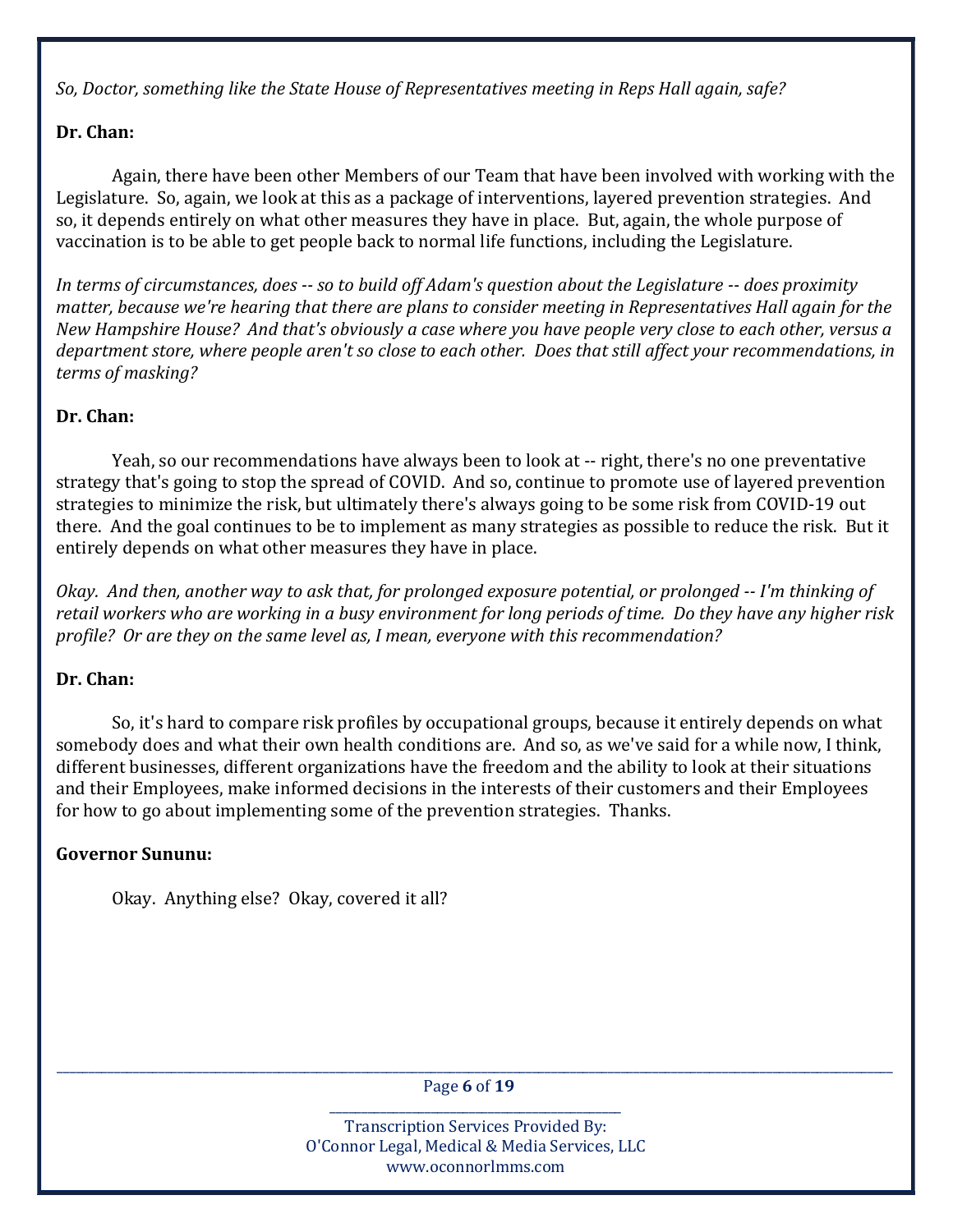What's the outlook right now with hospitals? I mean, I know that you're under 100. But you don't want that to be -- you said before you'd like to see it lower. I mean…

#### Governor Sununu:

 Look, we want to get to zero. But some of the questions that I'm hearing here, the risk profile will never be zero. All right. We have to assume that that's not -- would be great if that were the case. But that's likely never going to be the case, unfortunately. We could be -- this could be with us for years.

 So everyone has to look at their own situation individually, whether it's a retail worker, whether it's a business, whether it's a hospital. And again, everybody knows the risk factors haven't changed. I mean, none of that. It's just the level of risk that we're looking at, based on all these other tools that we have in the toolbox.

 So, getting back to the idea of hospitals and the outlook of hospitals, I think hospitals and healthcare system as a whole have done tremendous job here in New Hampshire. The fact that a couple weeks ago we had gotten to the lowest hospitalization rate in the country, I think, really speaks to their ability to move folks into long-term care, to actually provide the resources they need to take care of individuals, get them back home into more community-based settings. And all those tools and resources, and knowledge base of flexibility is still there.

 So, if we were to see numbers go up again or something like that, they know how to manage. And they have those tools and resources there. But the outlook right now, I mean, that line just keeps going down. And that's a good thing. We want to keep seeing that.

 But we monitor it on a daily basis, sometimes hourly, frankly. But even on a daily basis, we monitor the healthcare system, the hospitalization rate. The cases, obviously, those numbers, so many folks are using their home tests. Anecdotally that is really clear now.

 I personally believe the vast majority of tests being done are home tests, because they're just so easy to get here in New Hampshire. And that's a very good thing. And I believe that that's a big reason why our numbers dropped so fast from one of the highest hospitalization rates to one of the lowest, because individuals could identify to themselves if they had COVID and take the right precautions and measures quicker than most anywhere else in the country. And that helped reduce that community spread, especially amongst the most vulnerable population, whether it's your grandparents or other folks that you may come in contact with. If you know you have COVID, people were really adhering to those protocols that were in place. And hat's off to the people in New Hampshire for getting us to where we are.

Can I -- oh, go ahead.

### Governor Sununu:

Oh, yeah, one more. And then, we will go on the phones. Go ahead.

\_\_\_\_\_\_\_\_\_\_\_\_\_\_\_\_\_\_\_\_\_\_\_\_\_\_\_\_\_\_\_\_\_\_\_\_\_\_\_\_\_\_\_\_\_\_\_\_\_\_\_\_\_\_\_\_\_\_\_\_\_\_\_\_\_\_\_\_\_\_\_\_\_\_\_\_\_\_\_\_\_\_\_\_\_\_\_\_\_\_\_\_\_\_\_\_\_\_\_\_\_\_\_\_\_\_\_\_\_\_\_\_\_\_\_\_\_\_\_\_\_\_\_\_\_\_\_\_\_\_\_\_ Page 7 of 19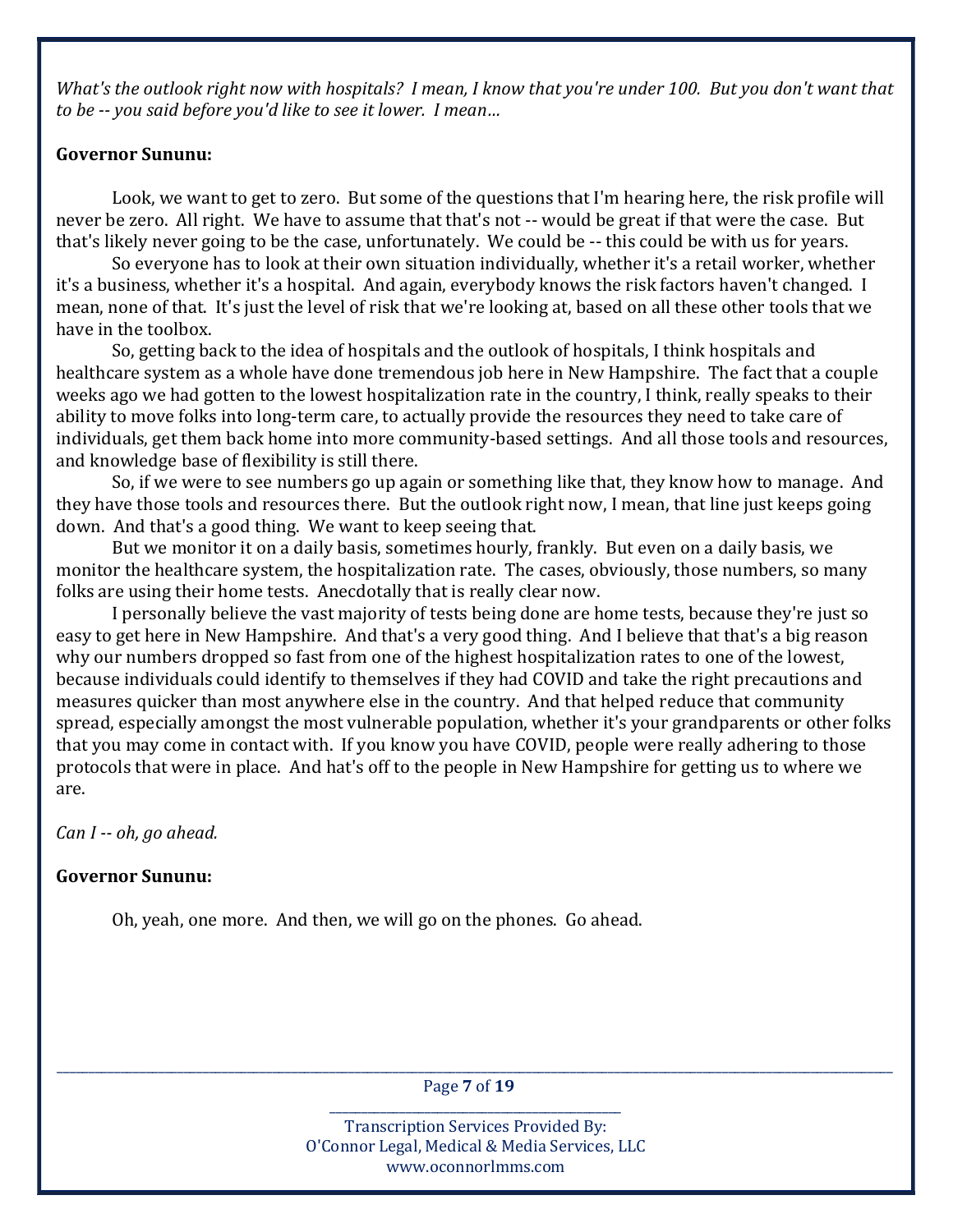Oh, I was just going to put Adam's question to you that he asked Dr. Chan about the House.

# Governor Sununu:

Oh, sure.

Given that there have been talks about next month being the month to reconvene in Representative Hall, there's going to be a debate about this. Where do you come down on it?

# Governor Sununu:

Oh, just what's the question?

I guess the question is: where is your position on whether the House Representatives should meet in Representatives Hall and…

# Governor Sununu:

Yeah, I suspect they'll be meeting in Representatives Hall very shortly.

Okay.

### Governor Sununu:

Yeah.

And so you…

# Governor Sununu:

 I mean, look at the numbers. Look at the data. Look at the trends. Look at the fact that so many folks in the House of Representatives are vaccinated. A lot of other people have natural immunity. The ability of Omicron to impact severe illness is minimal frankly right now, which is great.

 All those line up to say that whether it's the House of Representatives, or Bob's Barber Shop, or whatever it might be, folks can really get back. Private institutions, again, always have that ability to take other precautions. Individuals always have that ability to come into Reps Hall and wear a mask. That's great. That's fine. That's your individual choice and preference. And everybody knows the tools and resources available to them to keep themselves safe.

Okay.

\_\_\_\_\_\_\_\_\_\_\_\_\_\_\_\_\_\_\_\_\_\_\_\_\_\_\_\_\_\_\_\_\_\_\_\_\_\_\_\_\_\_\_\_\_\_\_\_\_\_\_\_\_\_\_\_\_\_\_\_\_\_\_\_\_\_\_\_\_\_\_\_\_\_\_\_\_\_\_\_\_\_\_\_\_\_\_\_\_\_\_\_\_\_\_\_\_\_\_\_\_\_\_\_\_\_\_\_\_\_\_\_\_\_\_\_\_\_\_\_\_\_\_\_\_\_\_\_\_\_\_\_ Page 8 of 19 \_\_\_\_\_\_\_\_\_\_\_\_\_\_\_\_\_\_\_\_\_\_\_\_\_\_\_\_\_\_\_\_\_\_\_\_\_\_\_\_\_\_\_\_\_\_

> Transcription Services Provided By: O'Connor Legal, Medical & Media Services, LLC www.oconnorlmms.com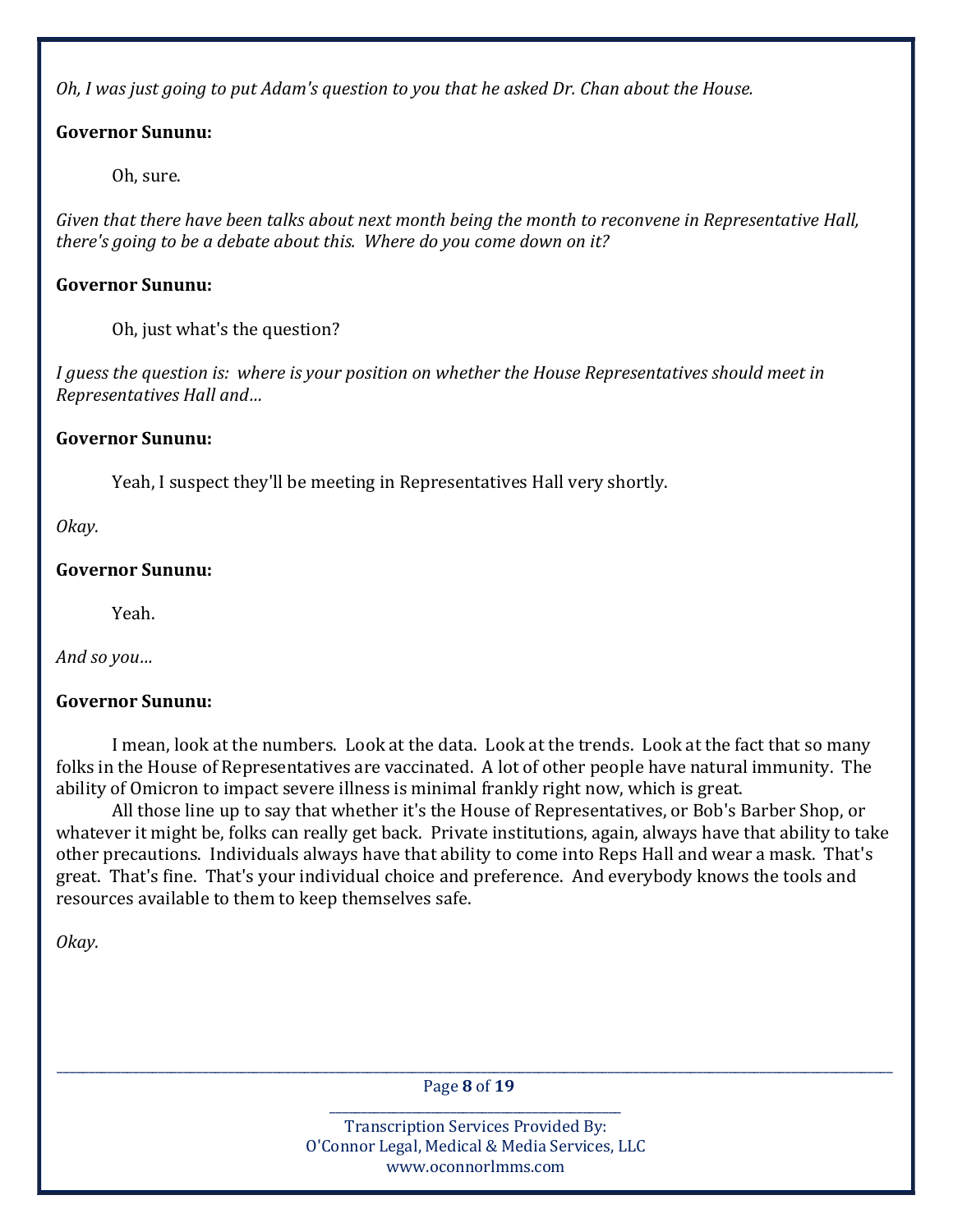#### Holly Ramer with The Associated Press:

Hi, I just wanted to clarify. So could an individual school district maintain its mask mandate going forward? Or would that not be allowed?

### Governor Sununu:

 So, school districts to now have always, I believe, looked at the guidance and recommendations out of Public Health. And that has allowed them the ability to determine whether they wanted to implement mask mandates.

 Given that we want to make sure we're not in a position where we're discriminating against students or the rules and laws, frankly, that protect students, no. I mean, ultimately those Policies really have to move. And I know the Department of Education will move any of the kind of the remaining districts to get their Policies where they need to be to ensure that everyone can attend school without a mask.

### Nancy West with InDepthNH:

Yes, thanks for taking my question. It's for Dr. Chan. I'd like to just clarify. Now, you said there were 70% to 80% of people in New Hampshire have been vaccinated. Is that fully vaccinated or one shot?

### Governor Sununu:

So, I apologize.

### Nancy West with InDepthNH:

And my second question would be, I'd just like to make sure I get the second one in before I get muted.

### Governor Sununu:

Oh, sorry.

# Nancy West with InDepthNH:

How many of these cases that are happening now, deaths and cases, are breakthroughs? It's been months since I've been able to get any data on how many of these cases are breakthrough cases. Thank you very much.

### Governor Sununu:

 Sure; so, Dr. Chan, unfortunately, had to go and attend the call with the public schools. But just to reiterate what he said, over 70% of our population has had at least one shot. And I mean, depending on what you look at, and whether it's one shot or two shots, or boosters, that's, I think, to his comment of 70% to 80%. But over 70% have at least had 1 shot is my understanding of the latest data. Again, the vaccine data, whether you're looking at New Hampshire site or even the CDC site, frankly, is not very accurate. But that's our understanding.

\_\_\_\_\_\_\_\_\_\_\_\_\_\_\_\_\_\_\_\_\_\_\_\_\_\_\_\_\_\_\_\_\_\_\_\_\_\_\_\_\_\_\_\_\_\_\_\_\_\_\_\_\_\_\_\_\_\_\_\_\_\_\_\_\_\_\_\_\_\_\_\_\_\_\_\_\_\_\_\_\_\_\_\_\_\_\_\_\_\_\_\_\_\_\_\_\_\_\_\_\_\_\_\_\_\_\_\_\_\_\_\_\_\_\_\_\_\_\_\_\_\_\_\_\_\_\_\_\_\_\_\_ Page 9 of 19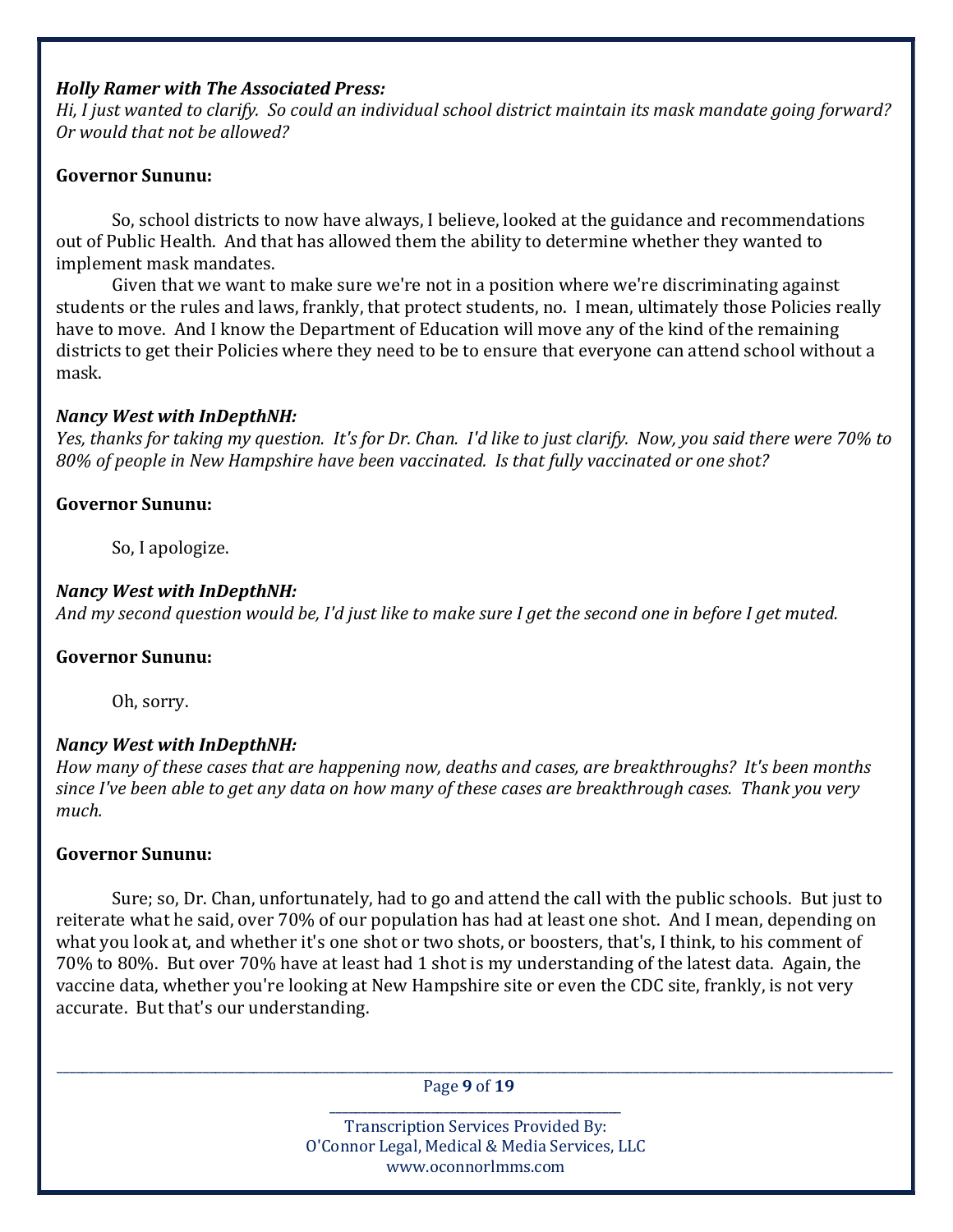In terms of the breakthrough cases, I don't know if we have data. I don't think we have data on the exact number of breakthrough cases, specifically because again most of the cases happening in New Hampshire where there are any are being identified in homes. And so, we don't even know of the vast majority of the actual cases that are out there, because people are taking the home test. And so, even any data on breakthrough cases, themselves, would likely be extremely inaccurate, because it's such a small population of the citizens that are actually going to -- I mean, sure, we might do 100, 150 tests a day at one of our -- at the combined conglomeration of testing sites across the State. But that's still only a fraction, potentially, of what we're seeing out there.

### Alli Fam with NHPR:

Hi, Governor, good afternoon. My first question is still waiting on the rollout for the vaccine of the youngest kids in New Hampshire. And I'm wondering if the State have plans to leave testing infrastructure like the fixed -- or sorry, vaccination infrastructure of like the fixed vaccination sites in place, and the van in place for that rollout. And I just was also wondering if you could clarify again. Are school districts -- can they keep a indoor mask rule in place? Or do they need to transition into…

### Governor Sununu:

Sure; so let me answer the first question first.

# Alli Fam with NHPR:

Yeah.

### Governor Sununu:

 The plan has always been to, as we look at the approximately 10 different vaccination sites we have across the State -- 7, 8, 9, 10, about -- as the demand on that system has been decreasing almost on a daily basis, we will still keep some of those sites open. But we will likely consolidate a bit, because some sites are getting very, very little use. But at least have those open likely through the mid- to late-March. And then, we will start wrapping those up.

 When you're talking about kind of that 6-month to 5-year-old population that, at some point, we're hoping soon, but we really don't know, at some point will be authorized for the vaccine, we are strongly encouraging everyone to go to their Pediatrician and to talk to their Doctor, because that's really a process with their Doctor.

 We will still have the ability to bring the mobile van onsite. And we will still be able to do some of that. But the vast majority of that small population should really be engaging with their Pediatrician, given the age and the population that we're dealing with.

 Obviously we can make certain exceptions here-and-there and make sure we have the vaccine van available and our Public Health Experts available for those who might not be able to get to their Pediatrician. But we're hoping that that's obviously a very, very small number within that population.

 So, just to kind of reiterate the issue on schools, so prior to the issuance of this new Health Guidance, and since the onset of the actual pandemic, the Department has maintained that school districts had the authority to require students to wear masks under their own School Health and Safety Policies. And so, given the new Public Health Guidance released today, those requirements -- those mask

\_\_\_\_\_\_\_\_\_\_\_\_\_\_\_\_\_\_\_\_\_\_\_\_\_\_\_\_\_\_\_\_\_\_\_\_\_\_\_\_\_\_\_\_\_\_\_\_\_\_\_\_\_\_\_\_\_\_\_\_\_\_\_\_\_\_\_\_\_\_\_\_\_\_\_\_\_\_\_\_\_\_\_\_\_\_\_\_\_\_\_\_\_\_\_\_\_\_\_\_\_\_\_\_\_\_\_\_\_\_\_\_\_\_\_\_\_\_\_\_\_\_\_\_\_\_\_\_\_\_\_\_ Page 10 of 19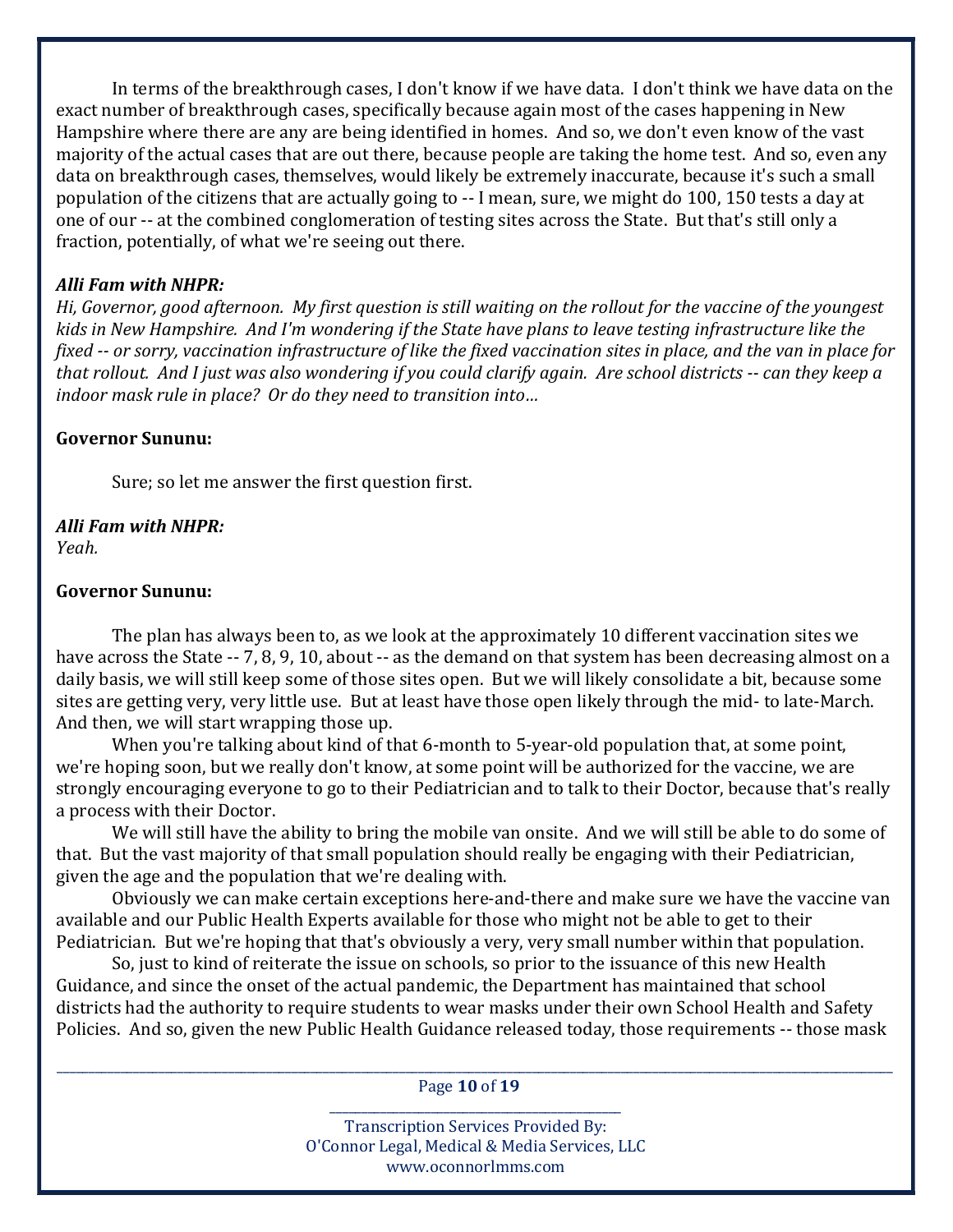requirements and School Policies are no longer consistent with the rules. I think they're called ED-306. I'd have to refer to Commissioner Edelblut on that one. But the ED-306 rules, we need to make sure that we're consistent with that.

 A mask requirement may violate the district's obligation to maintain the Policies that meet instructional needs of each individual student. So therefore this gets back to making sure that every student has a free and equitable fair access to education. And if that student chooses not to wear a mask, and given that Public Health is no longer recommending that they wear a mask, to deny that student a free and equitable education would be a violation of those rules and the law.

 So therefore, no, schools -- that's a long way of saying schools really need to transition their Policies away from the mask mandates, which virtually most every school district is already doing across the State, or at least discussing doing. And so, that's why, I think, it'll be a very smooth transition for the few districts that are still looking at implementing Mask Policies or have implemented Mask Policies. And the Department of Education will work with those districts to try to move them into a Policy that coincides with these guidelines and recommendations, and still provides that fair and equitable education for every student in the State without those barriers.

#### Patricia Alulema with Boston 25:

Hi, Governor. Thank you. Just wanted to follow up. Last week, you mentioned that we could expect -- and this is related to the Harmony Montgomery case. Last week, you had indicated that we could expect a at least preliminary review of her case from New Hampshire. Wondering if that still is happening, and, if so, what can we expect coming from that review?

### Governor Sununu:

Sure, so I think something will likely be released later this week is my understanding. Okay.

Governor, there's still Members of the National Guard helping in local hospitals.

### Governor Sununu:

Yeah.

Given that hospitalizations have dropped dramatically, do you plan on pulling them back anytime soon, or…

### Governor Sununu:

 Yeah, so I believe that that deployment in both long-term care and hospital settings is slated to go through to almost the end of March, which really means because of the logistics their last day will be sometime in middle of March. You always have to give a couple weeks' buffer for the drawdown.

 So, my guess is the National Guard in hospital settings will likely see their last week I think the middle week of March, something like that. I can get you an exact date. I want to say March 15th-or-so would likely be the last day of those individuals within that system. And we're not looking to extend it obviously at this time.

\_\_\_\_\_\_\_\_\_\_\_\_\_\_\_\_\_\_\_\_\_\_\_\_\_\_\_\_\_\_\_\_\_\_\_\_\_\_\_\_\_\_\_\_\_\_\_\_\_\_\_\_\_\_\_\_\_\_\_\_\_\_\_\_\_\_\_\_\_\_\_\_\_\_\_\_\_\_\_\_\_\_\_\_\_\_\_\_\_\_\_\_\_\_\_\_\_\_\_\_\_\_\_\_\_\_\_\_\_\_\_\_\_\_\_\_\_\_\_\_\_\_\_\_\_\_\_\_\_\_\_\_ Page 11 of 19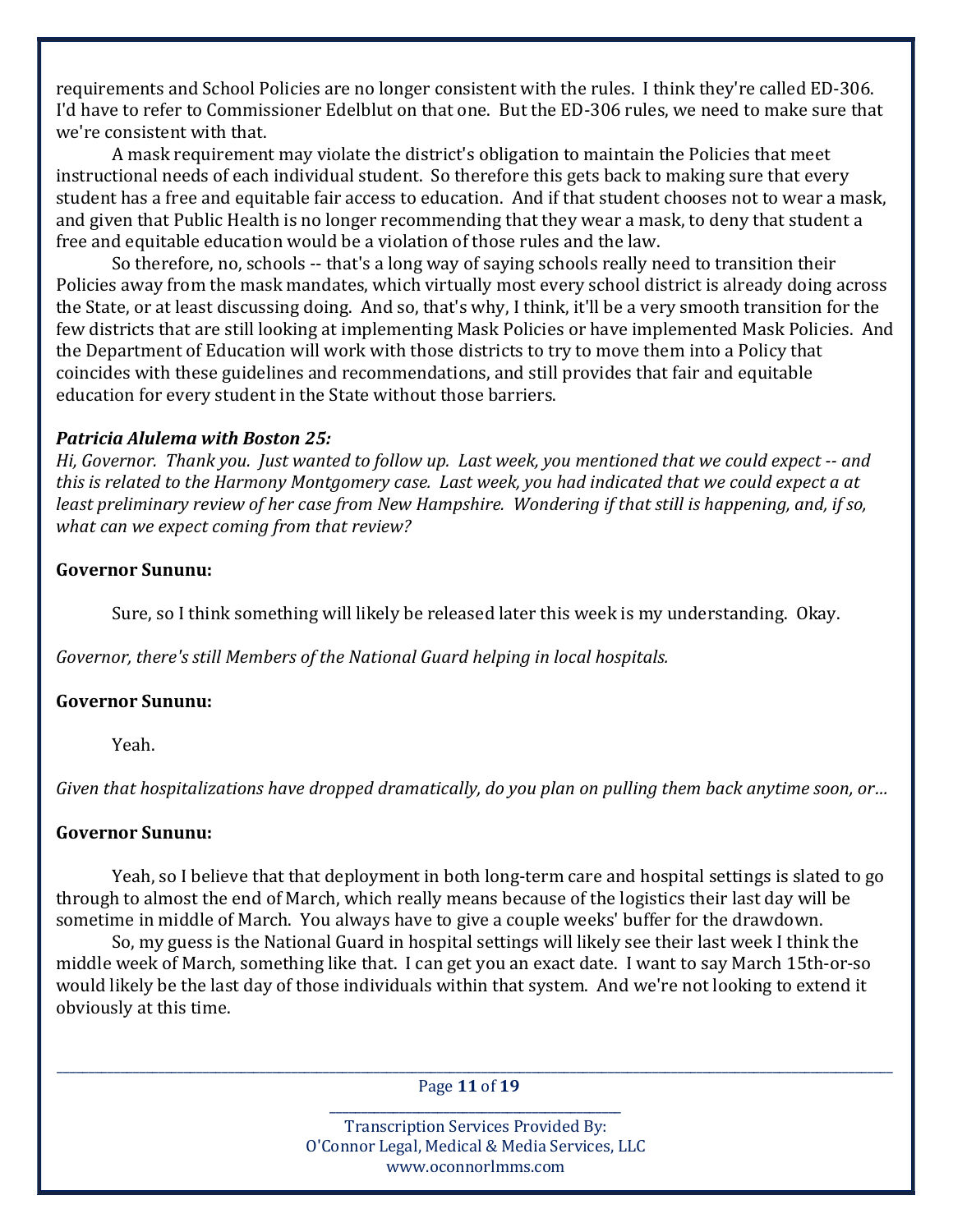Right, and I just want to close up that school thread, just because you mentioned the rule and how your interpretation of the rule that the schools would be not in conformance with the guidance. What is the consequence if a district were not to change its Policies by that rule?

# Governor Sununu:

 Well, again, two things. First, we will have the Department of Education work with those districts to make sure that those Policy changes can move exactly where they need to be. But if a school district isn't providing a fair and equitable education, as the law requires them to do so, I imagine would face some legal challenges on a whole variety of levels, whether it's over this issue or any other issue, right?

Yeah.

# Governor Sununu:

 The law is very clear about the things. I mean, it actually has a list out there, if you were to look at it. The things, if a student were to be disciplined for behavior, or something like that. But when you're looking at the Public Health issues, they really need to fall in line with the Public Health Guidance that's out there, as they have. And we expect them to continue to do so.

And to clarify, legal issues, does that mean -- just give me some of the process here. Would that mean like litigation, or would it mean something from the Department?

# Governor Sununu:

I imagine so. Again, I'm not a Lawyer. My guess is you'd probably have some pretty upset parents.

Yeah.

# Governor Sununu:

 If a child is being denied a fair and equitable education, yeah, for any number of reasons, that is likely going to cause some issues. But I don't foresee that.

But are there anything that can come…

# Governor Sununu:

I really don't.

\_\_\_\_\_\_\_\_\_\_\_\_\_\_\_\_\_\_\_\_\_\_\_\_\_\_\_\_\_\_\_\_\_\_\_\_\_\_\_\_\_\_\_\_\_\_\_\_\_\_\_\_\_\_\_\_\_\_\_\_\_\_\_\_\_\_\_\_\_\_\_\_\_\_\_\_\_\_\_\_\_\_\_\_\_\_\_\_\_\_\_\_\_\_\_\_\_\_\_\_\_\_\_\_\_\_\_\_\_\_\_\_\_\_\_\_\_\_\_\_\_\_\_\_\_\_\_\_\_\_\_\_ Page 12 of 19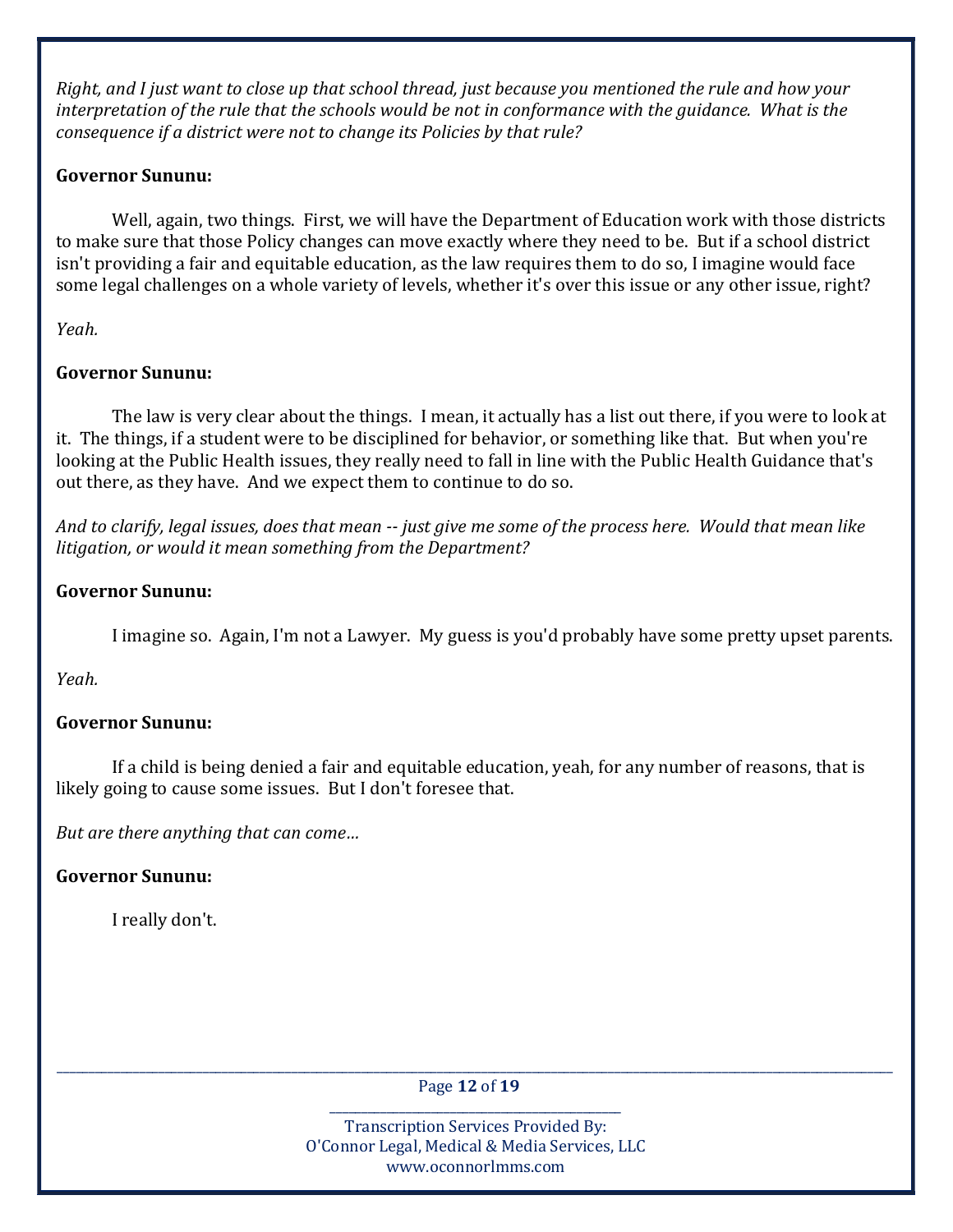Right.

### Governor Sununu:

 I think most districts are -- they're already there, if they're not already. And now they're just going to adopt, kind of slide their Policies into where Public Health is.

Governor, it's easy to envision in October/November an uptick, potentially, in COVID numbers. What's going to happen at that point? We're a local-control State with education. And it's likely that the community's going to know first anecdotally, at least, when its COVID numbers are on the way up. But they're not going to be able to implement their own mask mandate until the State allows them at this point?

# Governor Sununu:

 Well, again, the ability for districts to implement mask mandates has always been contingent in conjunction with the recommendations out of Public Health. If those recommendations were to change, I suppose that that could change.

 But no idea what's going to happen this fall. No idea what's going to happen this winter. We can start really looking at data, trends, what you're seeing in other countries, what you're seeing in other States. Usually, Europe or in certain parts of Africa, see surges before we do. And we will continue to monitor all of this on a daily basis, frankly.

 But it's -- and we kind of make our path and projections based on that. I think we've always been really good about projecting that. And Dr. Chan and the Team, and all of us, I think we're right on target when we were warning in August of a winter surge. And we were prepared, when it came. And we were able to adopt it. And we will keep watching those numbers. And we will hope that we don't see anything.

 But even next -- remember, the next winter surge, theoretically, if you have the same type of strain of COVID and you have the same type of severity, our bodies, humans are evolving with our immunities through vaccinations and boosters, and natural immunity, all of these things, just like the virus evolves, right? We evolve, too, along with it.

 So, a lot of data's going to change. And we will look at all of that kind of as we look at the summer into the fall to try to make sure that we're prepared. And if there's anything we have to adjust to, we can adjust.

Governor, workforce question: the Senate Democrats would like to bring back the \$300-per-week stipends for long-term care workers, in order to retain them and perhaps recruit others, using Federal ARPA money to do that. Is that something you think would be a good idea?

# Governor Sununu:

 I'm not sure why we would do that, to be honest, at this time. I mean, are they talking -- I apologize -- are they talking about using ARPA dollars for a stipend specifically in long-term -- oh, okay.

That's okay. Yes.

\_\_\_\_\_\_\_\_\_\_\_\_\_\_\_\_\_\_\_\_\_\_\_\_\_\_\_\_\_\_\_\_\_\_\_\_\_\_\_\_\_\_\_\_\_\_\_\_\_\_\_\_\_\_\_\_\_\_\_\_\_\_\_\_\_\_\_\_\_\_\_\_\_\_\_\_\_\_\_\_\_\_\_\_\_\_\_\_\_\_\_\_\_\_\_\_\_\_\_\_\_\_\_\_\_\_\_\_\_\_\_\_\_\_\_\_\_\_\_\_\_\_\_\_\_\_\_\_\_\_\_\_ Page 13 of 19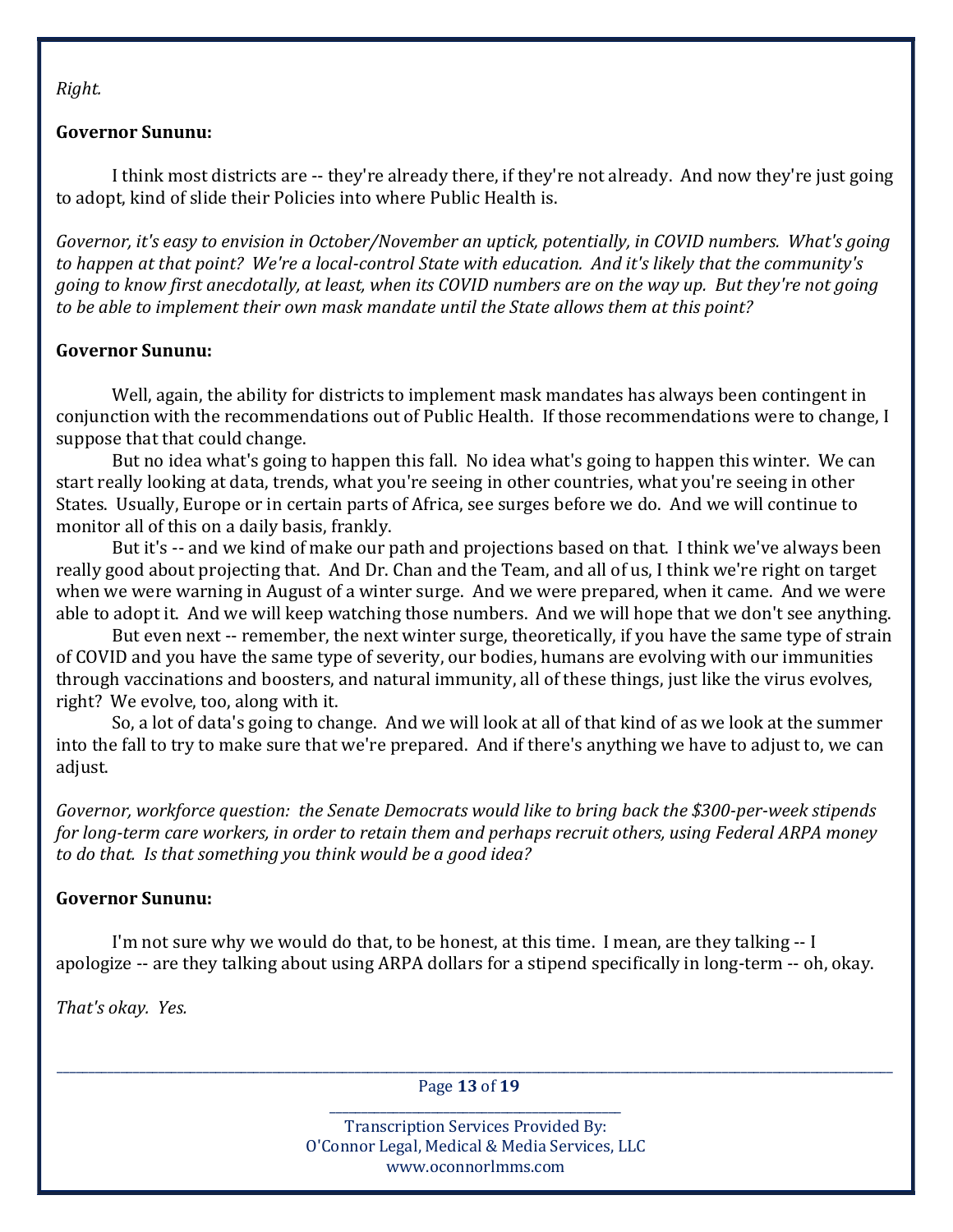#### Governor Sununu:

I'm sorry. I misunderstood.

Yeah, yes.

### Governor Sununu:

I thought we were talking about something different.

Yeah.

# Governor Sununu:

 Look, if anyone in the Legislature or in the Senate has a proposal on how to use ARPA dollars, we're always an open door. Let that be my answer and I think that's the fair answer. In terms of how much would it be? How long would this be implemented? Is it just public long-term care? Is it private long-term care settings? All those variables really have to be accounted for. But if there's an idea out there, I'm happy to listen to anyone and have that on the table. But, again, you have to weigh that against other decisions. So, I'm happy to look at that.

Well, what's the status, generally, of New Hampshire's ARPA funds? How much is left in the pot, so to speak? I mean…

## Governor Sununu:

 Is this where I pull out my wallet and shuffle through? So, the ARPA funds come in two tranches: one last year and one this coming year. We fully anticipate getting the tranche this year. So, my understanding is some of the money has been allocated in both years.

 There is still some flexible funds there that we can allocate. I personally have asked the Legislature to hold back about \$100 million in ARPA specifically for a potential next COVID surge, if that were to happen. If we don't see that down the road, we can always transition. And we will still have time to spend those dollars.

 So, I think we're trying to be smart about kind of the rainy day ARPA fund, if you will. Different - every dollar that has been spent -- or that has been allocated has gone through the public process of working with Legislative Leadership, going through the Fiscal Committee. And then, any Contracts that go out go through the Executive Council. And that's all public. And so, there's a whole checks and balance on that system.

 But I think that, to date, the dollars have been spent very smart, whether it's on clean drinking water. There was stipulation for certain amount to go into Parks, a certain amount to go into Health and Human Services, a certain amount to go into kind of various amounts of various pots that are there. And there's certain things we can't do with them. This isn't CARES Act money. CARES Act money was very flexible. This money isn't quite as flexible. Infrastructure dollars are even less flexible, frankly, as we get down to that path.

\_\_\_\_\_\_\_\_\_\_\_\_\_\_\_\_\_\_\_\_\_\_\_\_\_\_\_\_\_\_\_\_\_\_\_\_\_\_\_\_\_\_\_\_\_\_\_\_\_\_\_\_\_\_\_\_\_\_\_\_\_\_\_\_\_\_\_\_\_\_\_\_\_\_\_\_\_\_\_\_\_\_\_\_\_\_\_\_\_\_\_\_\_\_\_\_\_\_\_\_\_\_\_\_\_\_\_\_\_\_\_\_\_\_\_\_\_\_\_\_\_\_\_\_\_\_\_\_\_\_\_\_ Page 14 of 19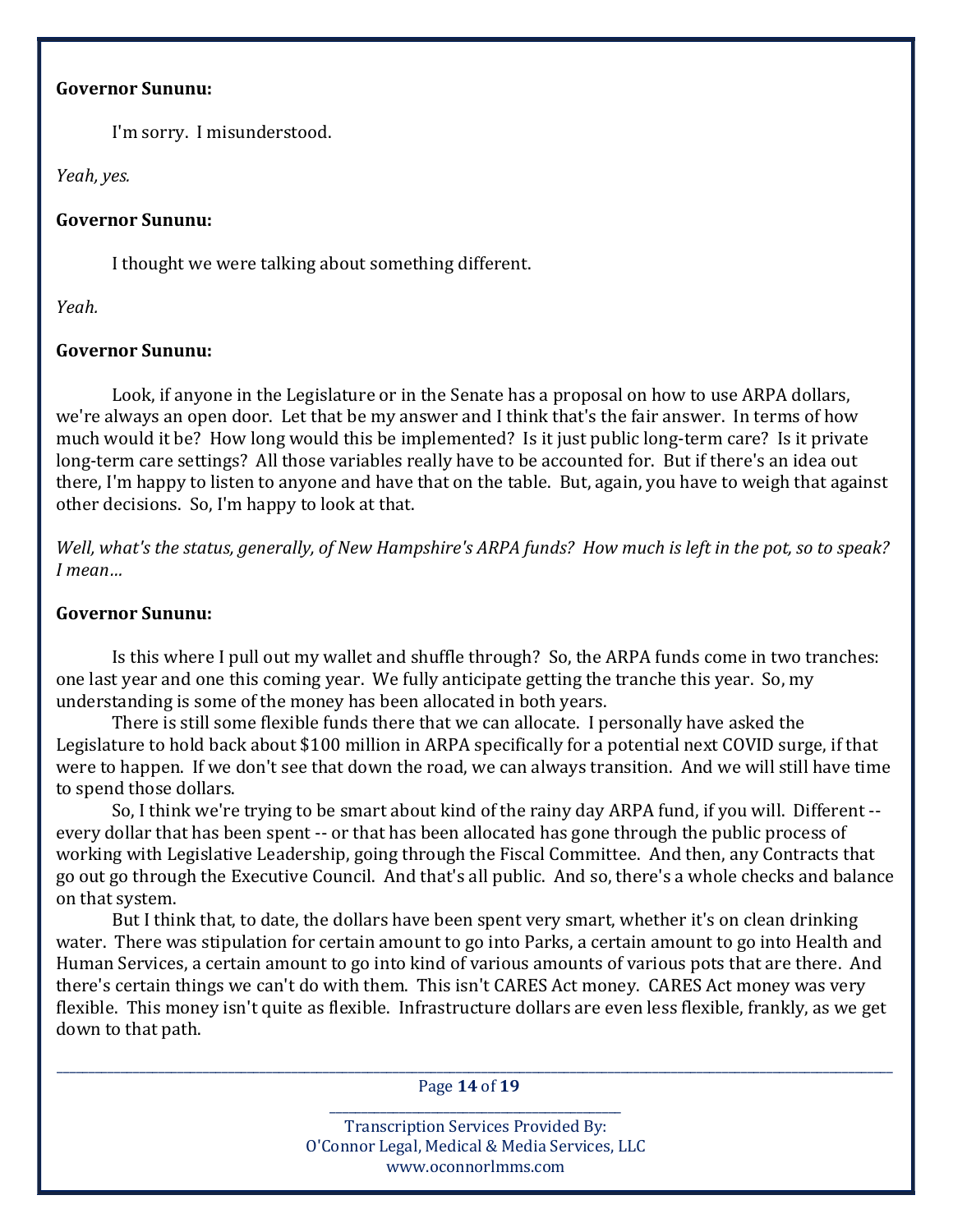So one of the things that we're always trying to do, too, is balance now that we know we have a pretty large surplus in the State's General Fund. We have these ARPA funds. We have the infrastructure money. And knowing that those dollar amounts are changing a little bit, or our surplus was much bigger than we originally anticipated, we're trying to figure out, making sure that we're super-efficient with where each project comes from out of which pot of money. And so, that's kind of where we are now.

 The State is not short of money. That is the number 1 thing that folks should really take away. Education has more dollars in it than ever before. \$600 million more in the past couple years, just with the Federal dollars that have come in, on top of more dollars per child than ever before, on top of all the money back to cities and towns through ARPA, on top of all the Property Tax relief that the State has provided.

 So dollars, when we have extra dollars for the vast part, have gone back to the cities and towns to provide that Property Tax relief. And at the State level, we still have a very large surplus. My sense is that there'll be a number of Fiscal Bills coming through the House and Senate this session that may spend some of that money. And I think that's fine. I mean, if you have the dollars and you can spend it on smart one-time investments, there's no reason you shouldn't be doing that. And we've already talked about some various -- you guys have seen it in the legislation that we've talked about various projects there. And then, we will likely have more surplus dollars next year, as well.

 So, money's not the issue. That's a very, very good problem to have, if you think of it that way. And -- but spending it smart is just where we're focusing on. But we can -- GOFFER has a pretty good accounting of where the ARPA dollars are and where they've been currently allocated on their website. And I can get you some more detailed information specifically for that pot of money.

Sure; where does the separation of powers lie with that right now, because last week you announced the \$100 million housing program through ARPA? But you're also talking about potential Fiscal Bills that might go through the Legislature, that might also…

### Governor Sununu:

This would all go through the Legislature.

Oh, okay.

#### Governor Sununu:

 So what I announced last week at my State of the State with this \$100 million housing initiative or the Veteran's initiative that we're going to do -- really exciting stuff -- all of it would go through Fiscal approval. These are just kind of my ideas I'm throwing out there. And I'll work with Legislative Leadership and decide whether they like this, they want more money there, less money there. Maybe they have other ideas to add onto it. And so, it really is a collaborative process and a very public process. And we will go through all those same checks and balances.

\_\_\_\_\_\_\_\_\_\_\_\_\_\_\_\_\_\_\_\_\_\_\_\_\_\_\_\_\_\_\_\_\_\_\_\_\_\_\_\_\_\_\_\_\_\_\_\_\_\_\_\_\_\_\_\_\_\_\_\_\_\_\_\_\_\_\_\_\_\_\_\_\_\_\_\_\_\_\_\_\_\_\_\_\_\_\_\_\_\_\_\_\_\_\_\_\_\_\_\_\_\_\_\_\_\_\_\_\_\_\_\_\_\_\_\_\_\_\_\_\_\_\_\_\_\_\_\_\_\_\_\_ Page 15 of 19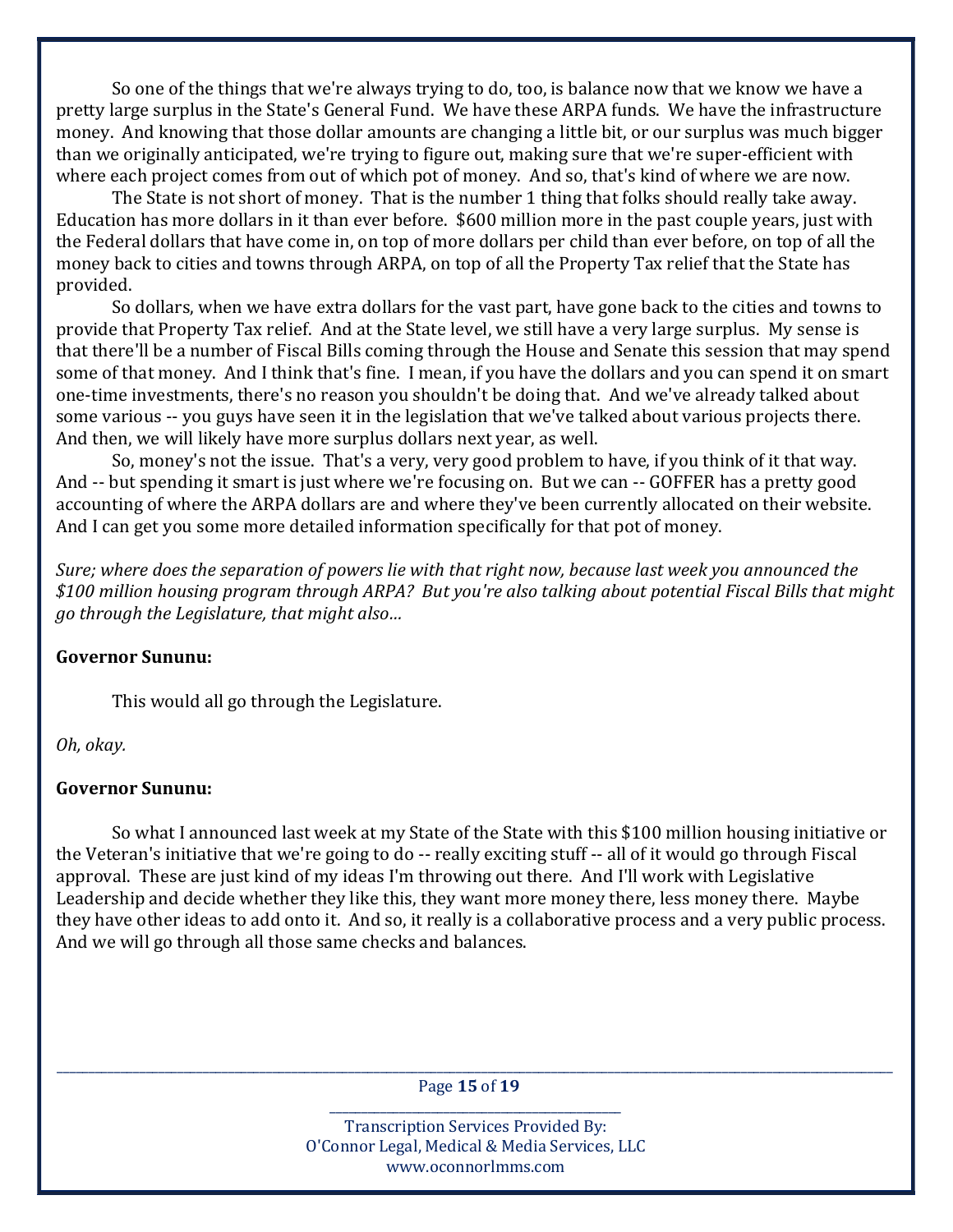And the final question on that: given that you did announce those two initiatives last week, is there anything else with this big pot of money that you are seeking to -- any future projects that are in the works? Or is basically everything that exists now, every program kind of the extent?

## Governor Sununu:

 No, I think there's a few other initiatives, because I think what we're seeing is, now that we have so many General Fund dollars, there's certain projects that we might have originally anticipated for ARPA that might now come out of the General Fund or vice-versa. Maybe there's a General Fund project that, because of some rule flexibility we have with ARPA, can now be used there.

 Whether it's maybe we had a certain amount of dam projects that are authorized by the Federal Government and that we were going to do, maybe we can do more. Or we had a certain amount allocated to clean drinking water, and Senator Morse has been phenomenal about driving force on this. Maybe we can do a little more.

 So I think some of those things will change. But the vast majority of the programs, and I think some of our key initiatives, are out there. I can't think of any off the top of my head that we haven't really touched upon.

 But there could be. I mean, there could be down the road. A lot of it again is just that collaborative effort working with Legislative Leadership to make sure that we're hitting all the priorities with one-time spending. Well, we won't get another shot at this money again. It's not coming back.

You brought up the State of the State. The Veteran's campus, can you give us a few more details and sort of the timeline, and when you're hoping to make space available where people can move in there?

## Governor Sununu:

 Yeah, so I think we released something to the Press, if I remember, like a little bit of a one-pager on the concept of the campus. Again, all-encompassing: active Military; Veterans; housing; support services; the whole 9 yards, doing it up in Franklin at the location of the Easter Seals site up in Franklin, which is currently not being used and utilized in any real effective way. And this is just a great opportunity to do that.

 I think we will continue to work with the Easter Seals and the Legislature to kind of keep working on what those details are. Again, maybe the Legislature has some different ideas about what could go on up there.

 We're working out the final financial details and logistics with Easter Seals, the structure, the commitments. We're not going to make a commitment and then have it fizzle away in a couple years. Everybody wants to make sure that whatever we do, it's long-term. It's sustainable and it's there for Veterans, not just today in concept but in the future, as well.

 So, when will it actually come to fruition? I think fairly quickly because we know the site. We know the location. The buildings are up. They do need to be rehabbed. But I think some of the buildings are in decent shape. And maybe even some initial programming could start sooner than later.

 Some of the buildings will need some more significant rehab. And so, I think it'll be a phased approach to rolling this out. But given that so many different of the Veteran's groups are involved, so

\_\_\_\_\_\_\_\_\_\_\_\_\_\_\_\_\_\_\_\_\_\_\_\_\_\_\_\_\_\_\_\_\_\_\_\_\_\_\_\_\_\_\_\_\_\_\_\_\_\_\_\_\_\_\_\_\_\_\_\_\_\_\_\_\_\_\_\_\_\_\_\_\_\_\_\_\_\_\_\_\_\_\_\_\_\_\_\_\_\_\_\_\_\_\_\_\_\_\_\_\_\_\_\_\_\_\_\_\_\_\_\_\_\_\_\_\_\_\_\_\_\_\_\_\_\_\_\_\_\_\_\_ Page 16 of 19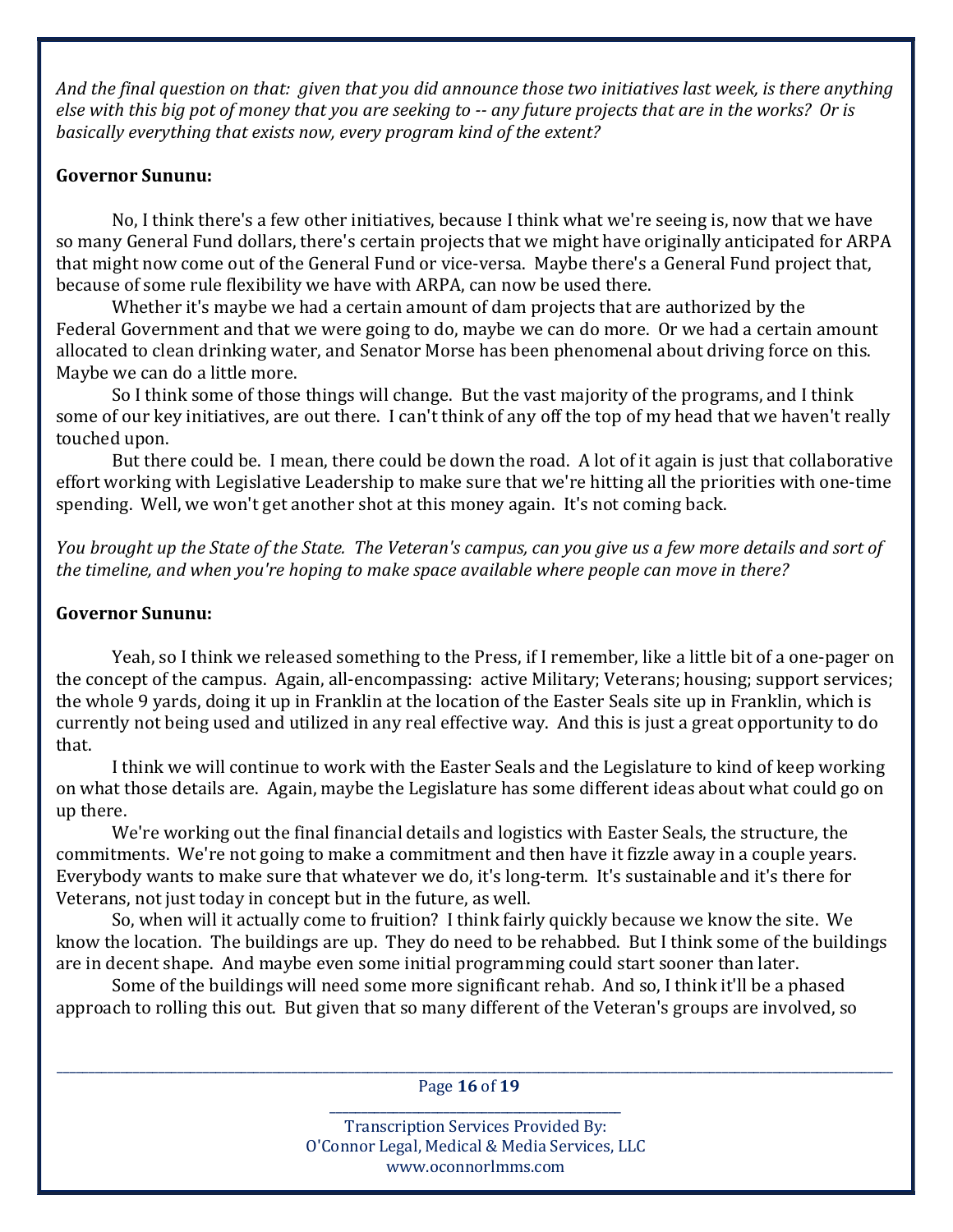many different organizations want to be part of this, it really has an awesome head of steam. And I think it'll move very, very quickly.

And the financial responsibility, even though these are Federal dollars kind of sparking all this, would it be the State eventually or a nonprofit? I guess, who's going to make sure this does continue in the long-term?

## Governor Sununu:

 Well, I think what we will do is work with Easter Seals and some of the other Veteran's groups to kind of work out who will carry those long-term obligations. The State will likely may put in some money here-and-there for our Veteran's programs, if certain programs are just being kind of transitioned to this centralized campus, as opposed to being nascent around the State. We will keep funding those programs.

 Easter Seals does a tremendous job with this type of work. And my guess is they'll obviously be contributing for the long haul. But a lot of that is what we're working out now to make sure that that sustainability is there. So I don't have any final details, per se. But we're working on it, as we speak, which is great news.

Similar question, then: do you have any more details looking around about the housing plan that you announced last week?

### Governor Sununu:

 Well, I'm going to meet with some of the Legislative Leadership in the next couple weeks to discuss the Veteran's piece, the housing piece, and any other projects that they have and ideas, kind of next-phase ideas. The investments we're making with mental health, with the new hospitals, things like that that are still moving forward, which are really, really positive.

 So I think in the next few weeks, we're kind of giving the -- we just threw it out last week. So we're kind of giving everyone some time to kind of digest it, think a little bit about how they think either their organization or whatever they kind of can bring to the table might fit into the puzzle piece to make I a real comprehensive everyone to the table-type program that does some pretty awesome stuff. There'll be no place like it in New England. I mean, that's really exciting.

And that'll go through Fiscal. Is that like a Fiscal item…

# Governor Sununu:

It'll likely come as a Fiscal item, as…

\_\_\_\_\_\_\_\_\_\_\_\_\_\_\_\_\_\_\_\_\_\_\_\_\_\_\_\_\_\_\_\_\_\_\_\_\_\_\_\_\_\_\_\_\_\_\_\_\_\_\_\_\_\_\_\_\_\_\_\_\_\_\_\_\_\_\_\_\_\_\_\_\_\_\_\_\_\_\_\_\_\_\_\_\_\_\_\_\_\_\_\_\_\_\_\_\_\_\_\_\_\_\_\_\_\_\_\_\_\_\_\_\_\_\_\_\_\_\_\_\_\_\_\_\_\_\_\_\_\_\_\_ Page 17 of 19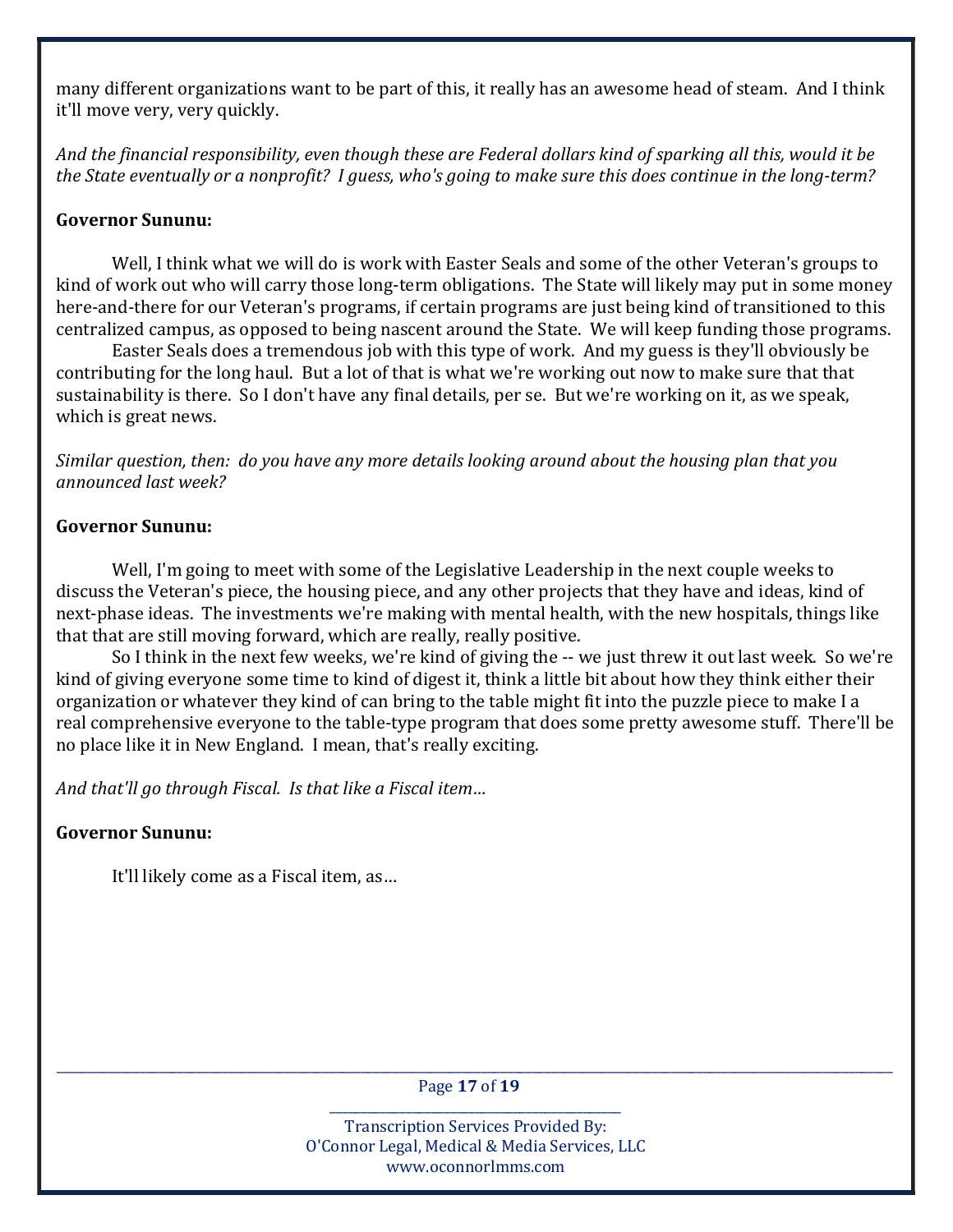And then to the Exec. Council, maybe?

### Governor Sununu:

 Yeah, it'll definitely come as a Fiscal item. I imagine, because it'll be a Contract or a MOU with Easter Seals, they'll likely -- that'll likely be a step that would probably come before the Executive Council. But I'm not 100% sure of that.

### Okay.

# Governor Sununu:

I would imagine so.

Is there a workforce piece that could occur with regard to that? I mean, we hear that one of the problems with housing obviously is permitting. It's getting communities to approve and make multifamily housing available in their community. We also hear there is -- there's a supply chain problem, building materials. We also hear there's a problem with building tradespeople. There aren't enough of them here. Are there things we could do in that area that we did in healthcare? Could we offer, for example, reciprocal licensing for building tradespeople, so we could get more of them to come to the State and build a bunch more houses?

# Governor Sununu:

 Sure; so a couple things. On the housing piece, I would say we're kind of putting forth \$100 million. That's a lot of money. And one of the reasons the number's so high is because if we just wait to hopefully see inflation maybe go down in a couple years or not, if you take that attitude, it's never going to happen, right?

 We got to charge forward knowing that inflationary costs are national and they could be with us for some time. But we can't wait on the housing piece. Everyone's kind of been waiting for something like this. And we have to act. We have to move forward quickly. And we can, which is really exciting.

 You bring up a really great point, Kevin, on the idea of licensure. And there is a huge initiative that we're working on with licensure across the State, whether it's with the mechanical trades or all the different Licenses that we have. Most of them are administered really well.

 We were looking at kind of updating and modernizing our entire system of licensure. We did some great work, as you mentioned, fast-tracking License for Nurses. We did some great work with allowing reciprocity across borders, specifically around Healthcare Licenses and nursing.

 There's no reason we can't have that same type of attitude with a variety of other Licenses across the State. We license something like 200,000 individuals in this State, right? That's a lot of Licenses. Frankly I personally think it's too many. I think we over-license.

 There's always a reason to do it. You can always find some reason to do it. But sometimes you look at some of these Licensing Groups and you say why does that even exist, right? So I think we're trying to modernize that entire system. We're making investments at the Division of Professional Licensure and Certification on the backend, in terms of technology to both manage budgets better, get the licensing stuff done a little more streamlined.

\_\_\_\_\_\_\_\_\_\_\_\_\_\_\_\_\_\_\_\_\_\_\_\_\_\_\_\_\_\_\_\_\_\_\_\_\_\_\_\_\_\_\_\_\_\_\_\_\_\_\_\_\_\_\_\_\_\_\_\_\_\_\_\_\_\_\_\_\_\_\_\_\_\_\_\_\_\_\_\_\_\_\_\_\_\_\_\_\_\_\_\_\_\_\_\_\_\_\_\_\_\_\_\_\_\_\_\_\_\_\_\_\_\_\_\_\_\_\_\_\_\_\_\_\_\_\_\_\_\_\_\_ Page 18 of 19